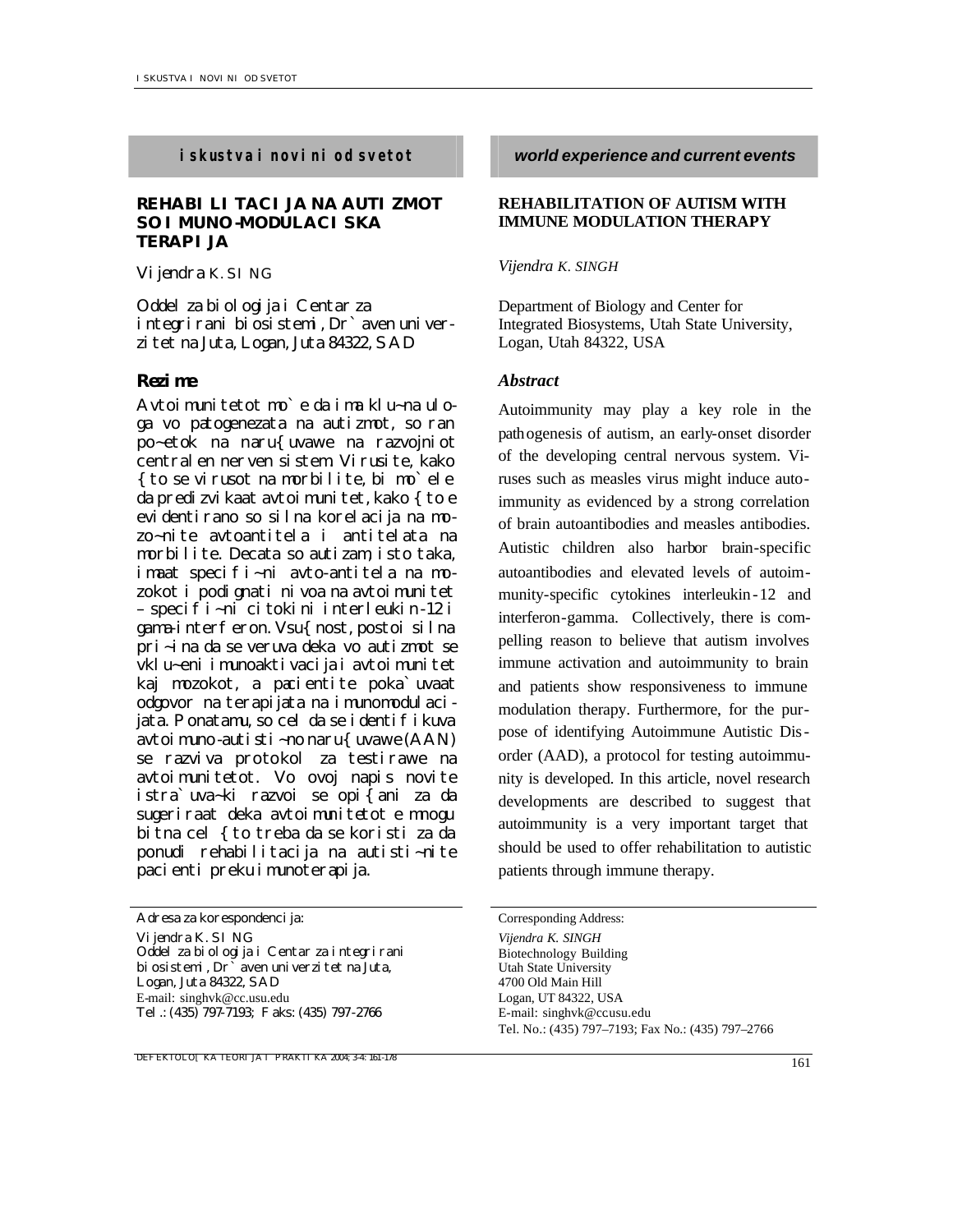*Klu~ni zborovi: autizam; avtoimunitet, imunoterapija; avtoantitela; virusi; citokini; CNS-naru{uvawa*

Autizmot e biolo{ko naru{uvawe {to ja o{tetuva funkcijata na **c**entralniot **n**erven **s**istem (CNS). Toj manifestira razurnuva~ki nevrolo{ki, kako i psihijatriski rezultati kaj zabolenoto lice. Dijagnozata se pravi ranoto detstvo, pred vozrast od 34 meseci, no nevoljata prodol- `uva do zrela vozrast, stanuvaj}i do`ivotna pre~ka (invalidnost). Vo posledno vreme autizmot ne se definira spored etiologijata ili patologijata, tuku spored prisustvoto na poseben model na karakteristiki na vladeewa { to sledat poseben razvoen tek so indikacija za odlo- `uvawe ili devijanten razvoj vo prvite tri godini od `ivotot. Autisti~nite vladeewa { to go karakteri zi raat naru{ uvaweto, vklu~uvaat "kvalitativni deficiti# vo **~etiri** glavni kategorii: **deficiti na razvojnite stapki i/ili sekvenci i deficiti na reakcija na senzornite stimulansi**; **deficiti na govor**, **jazik i kognitiven kapacitet**; **kako i deficiti na socijalni interakcii ili na~ini vo odnos so drugite lu|e**. Do neodamna za~estenosta na autizmot be{e 4-5 na sekoi 10.000 ra|awa, no brojot na autisti~nite slu~ai naglo raste (1). Denes se veruva deka autizmot e najbrzo raste~ka razvojna pre~ka kaj decata so presmetana za~estenost od 1 vo 125 do 1 vo 500 ra|awa.

Autizmot e najprominentno mozo~no naru-{uvawe od celiot spektar na autisti~ni naru{ uvawa (SAN)  $\bar{f}$  to vklu~uva grupa na razvojni naru{uvawa. **Toa e kompleksno i heterogeno naruf uvawe**. Mnogukratni faktori mo`e da bidat involvirani vo patogenezata na naru{uvaweto (2, 3). Iako nema nekoj gen i dentifikuvan specifi~no za autizmot, deset ili pove}e geni se presmetani i poso~eni za spektarot na autisti ~ni te naru{ uvawa  $(4)$ .

*Key words: Autism; Autoimmunity; Immunotherapy; Autoantibodies; Viruses; Cytokines; CNS disorders* 

# *Voved Introduction*

Autism is a biological disorder that impairs the function of the central nervous system (CNS). It manifests devastating neurological as well as psychiatric outcomes in the affected individual. The diagnosis is made during early childhood before the age of 34 months but the affliction continues well into the adulthood, becoming a life-long disability. Currently, autism is defined not by etiology or pathology but by the presence of a particular pattern of behavioral characteristics that follow a particular developmental course with evidence of delay or deviant development within the first three years of life. Autistic behaviors that characterize the disorder include "qualitative deficits" in **four** main categories: **deficits of developmental rates and/or sequences; deficits of responses to sensory stimuli; deficits of speech, language, and cognitive capacity; and deficits of social interactions or ways in relating to other people** . Until recently, the incidence of autism was 45 in every 10,000 births but the number of autistic cases is rising sharply (1). Today, autism is believed to be the fastest growing developmental disability in children with an estimated incidence of 1 in 125 to 1 in 500 births.

Autism is the most prominent brain disorder of all autistic spectrum disorders (ASD) that in clude a group of developmental disorders. **It is a complex and heterogeneous disorder**. Multiple factors might be involved in the pathogenesis of the disorder (2, 3). While no single gene has been identified specifically for autism, an estimated ten or more genes have been proposed for autistic spectrum disorders (4).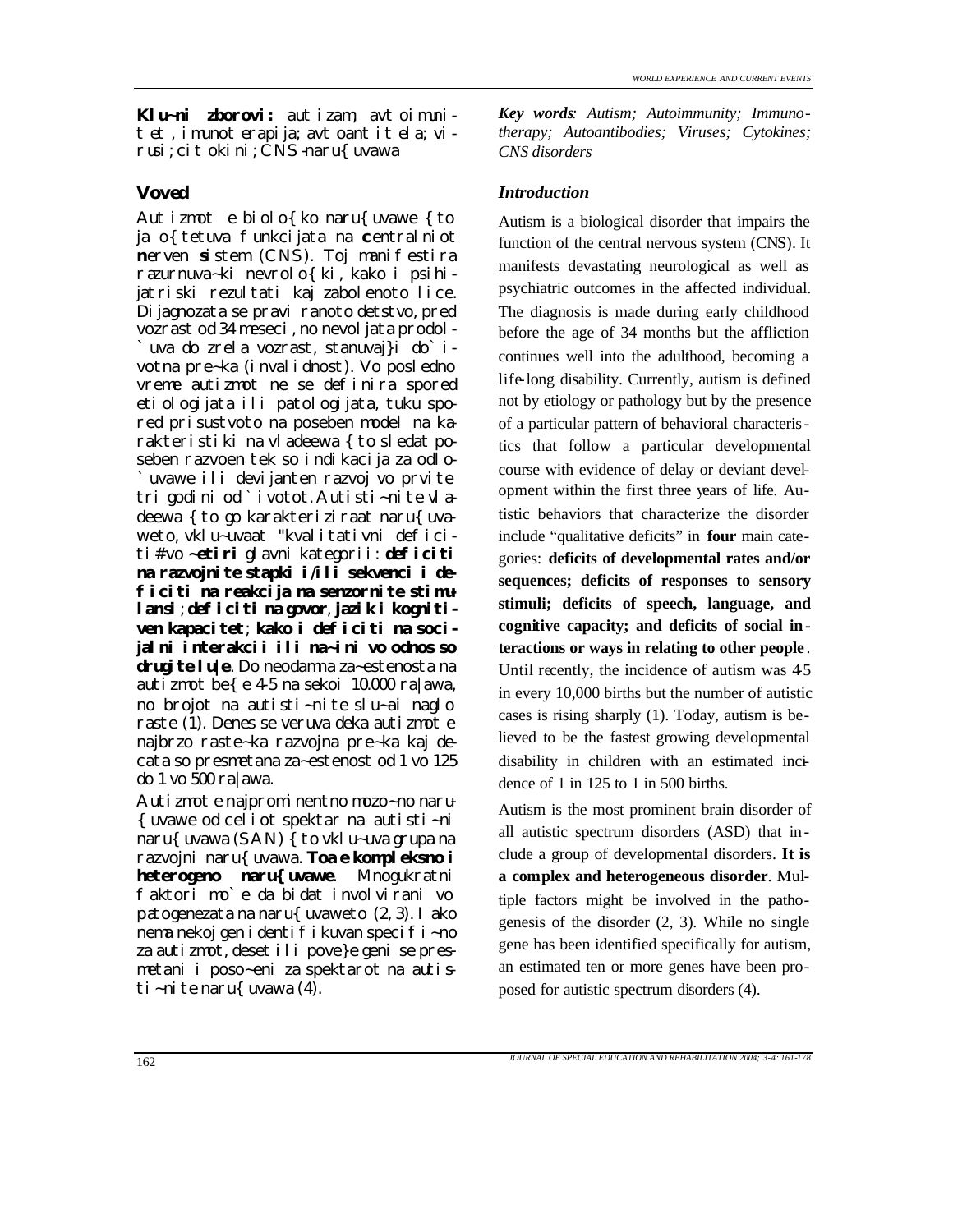I ako baraweto na genetski te faktori se favorizira, se o~ekuva deka genetskite faktori pokrivaat ne pove}e od 10% kaj autisti~nata populacija; drugite 90% na autisti~nata populacija se objasnuva so negenetski faktori. Tie vklu~uvat faktori na sredinata, imunof aktorite, nevrohemiskite faktori i drugi, sé u{te, nepoznati faktori. Pred nekolku godini nie imavme hipotezi deka imuno-aktivacijata vodi kon avtoimunitet i inflamacijata na mozokot { to mo`e da odigra va`na uloga vo patogenezata na autizmot (5). A sega inflamacijata na mozokot e najdena i kaj autizmot (6). Ovoj nau~en napis gi opi{uva istra`uva~kite razvoi {to mo`e da se koristat za rehabilitacija na autizmot so imuno-modulaciska terapija (I MT).

# *Avtoimuna teorija za autizmot Autoimmune Theory for Autism*

Autizmot e mnogu kompleksno nevrolo{ ko naru{uvawe. Nie autizmot go prou~uvavme kako edno avtoimuno naru{uvawe, kade { to virusno-avtoimunite interakcii mo`e da vodat kon patolo{ki promeni vo CNS. [ pekuliravme deka edna virusno predizvi kana avtoi muna reakci ja na mielinot na mozokot vo razvoj mo`e da go o{teti anatomskiot razvoj na nervnite pati{ta kaj decata so autizam (5). Ova e mnogu va`no kaj mozokot vo razvoj ednostavno bidej}i brzinata na transmisijata na nervniot impuls bitno zavisi od strukturnite osobini na izoliraweto na mi elinskata obvivka, povrzuvaj}i gi nervnite vlakna i dijametralnata oska. Nakuso, napravivme hipoteza deka edna avtoimuna reakcija na mozo~nite strukturi, osobeno na mielinskata obvivka, ima kriti~na uloga vo predizvikuvaweto na nevrolo{ kite of tetuvawa kaj pacienti so autizam. Postavi vme deka edno i muno o{ tetuvawe po prirodnata infekcija ili vakcinacija mo`e da predizvika "zaseci# ili mali promeni kaj mielinskata obvivka. Ovie anatomski promeni mo`e ultimativno da vodat kon do`ivotni naru{uvawa na povisoki mentalni funkcii, kako {to se

While the search for genetic factors is favored, genetic factors are expected to account for no more than 10% of the autistic population; the remainder 90% of the autistic population will be explained by non-genetic factors. They include environmental factors, immune factors, neurochemic al factors and other as yet unknown fac tors. Several years ago, we hypothesized that immune activation leading to autoimmunity and inflammation in the brain may play an important role in the pathogenesis of autism (5). And now the inflammation of the brain has been found in autism (6). The present scientific article describes research developments that can be used to rehabilitate autism with immune modulation therapy (IMT).

Autism is a very complex neurological disorder. We studied autism as an autoimmune disorder, in which viral-autoimmune interactions may lead to pathological changes in the CNS. We speculated that a virus-induced autoimmune response to developing brain myelin may impair anatomical development of neural pathways in autistic children (5). This is very important in the developing brain simply because the speed of nerve-impulse transmission depends essentially on structural properties of the insulating myelin sheath, connecting nerve fibers, and axon diameter. Briefly, we hypothesized that an autoimmune reaction to brain structures, in particular myelin sheath, plays a critical role in causing neurological impairments in patients with autism. We postulated that an immune insult after a natural infection or vaccination might cause "nicks" or small changes in the myelin sheath. These anatomical changes could ultimately lead to life-long disturbances of higher mental function such as learning,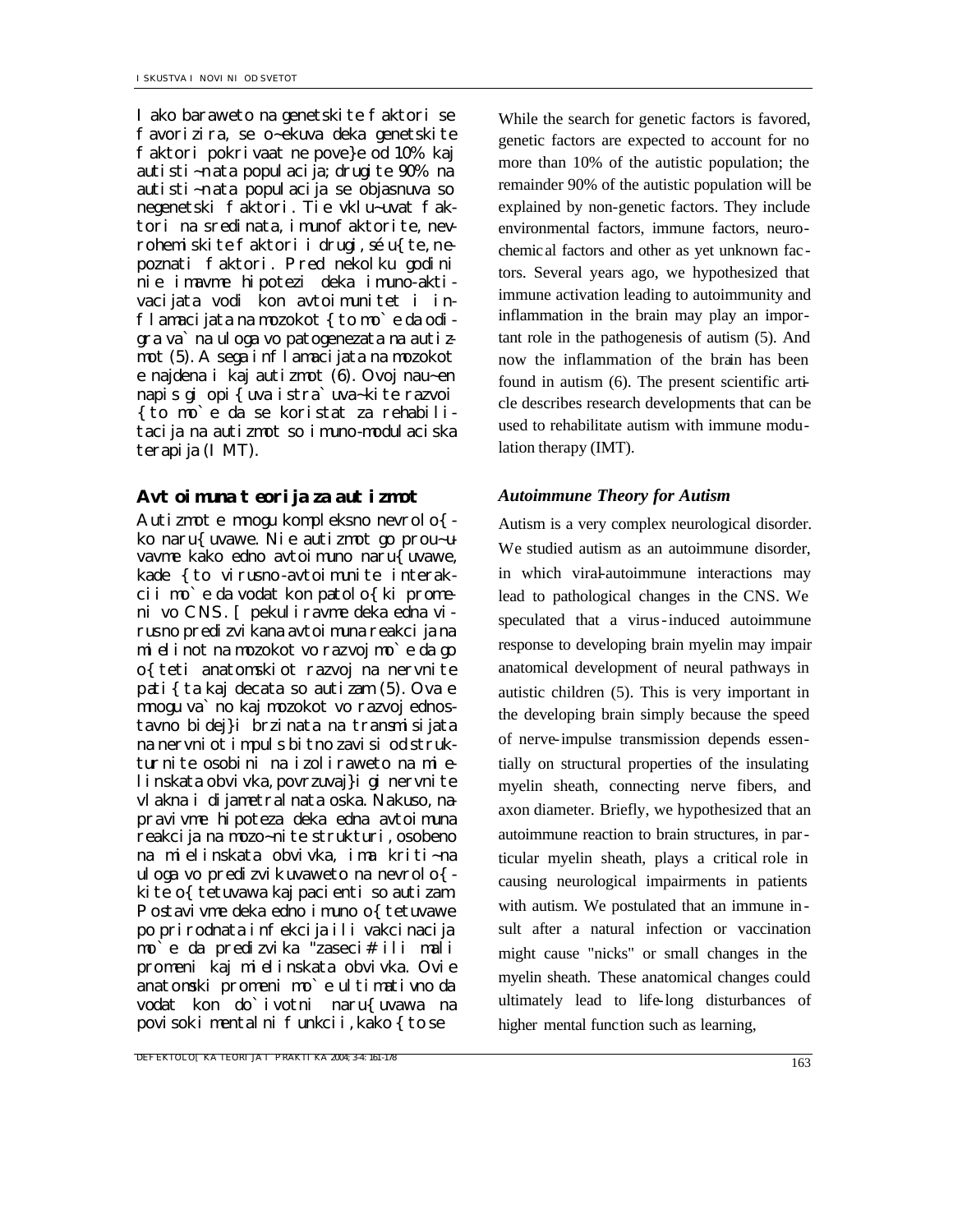u~eweto, pameteweto, komunikacijata, socijal na interakcija itn. I dentifikuvavme nekoi virusni, nevralni i avtoimuni faktori {to né vodea da razvieme spekulativen "nevroavtoimuniteten model na autizmot#, koj neodamna be{e objaven (3, 7). Smetame deka autizmot mo`e uspe{no da se tretira koristej}i nekoi od terapiite {to se poka`aa efikasni pri lekuvawe na drugi avtoimuni bolesti. Kon ova, me|utoa, kompletnata identifikacija i karakterizacija na avtoimunata patologija kaj autizmot e od najgolem va`nost deneska.

|  | Avtoi mma hi poteza kaj auti zmot |
|--|-----------------------------------|
|  |                                   |

Faktori na sredinata (virus)  $\rightarrow$ Pogre{ no imuno regul i rawe  $\rightarrow$ Avtoi munitet na mozokot $\rightarrow$ Autizam

Avtoimunitetot se misli deka e "sr`# na problemot kaj autizmot. Avtoimunitetot e abnormalna imunoreakcija, vo koja imunolo{kiot sistem stanuva glaven vo reakcijata protiv organite na teloto, a vistinskiot rezultat e avtoimuna bolest. Klini~kata prezentacija na avtoimunite bolesti opfa}a nekolku faktori: faktori na sredinata, genetskata povrzanost osobeno na genite za imunolo $\int$ kiot odgovor, imunoabnormalnostite na imunoregulatornite T-kletki { to poteknuvaat od timusot, avtoanti tel ata, osobeno organsko specifi~ni avtoantitela, faktorot na polot za pogolema za~estenost kaj ma{kiot ili kaj `enskiot pol, hormonskite faktori i reakcijata na imunomodulaciskata terapija (2, 3). Virusite se smetaat za aktivira~ki pottiknuva~i na avtoimunite bolesti, koi op{to se povrzuvaat so IR-genite, na primer: HLA-alelite, haplotipite ili Gm-izotipovite, locirani na hromozomot 6 kaj ma`ite. Kako { to e izlo`eno vo Tabela 1, mnogu od ovie parametri se identifikuvani sega kaj decata so autizam.

memory, communication, social interaction, etc. We have identified certain viral, neural, and autoimmune factors that led us to develop a speculative "Neuroautoimmunity Model of Autism" that was recently published (3, 7). We think that autism can be treated successfully using some of the therapies proven effective in treating other autoimmune diseases. To that end, however, the complete identification and characterization of autoimmune pathology in autism is of utmost importance today.

| <b>Autoimmune Hypothesis in Autism</b>                                                                                                 |
|----------------------------------------------------------------------------------------------------------------------------------------|
| Environmental Factors (virus) $\rightarrow$<br>Faulty Immune Regulation $\rightarrow$<br>Autoimmunity to Brain $\rightarrow$<br>Autism |

Autoimmunity appears to be the "core" of the problem in autism. Autoimmunity is an abnormal immune reaction in which the immune system becomes primed to react against body organs, and the net result is an autoimmune disease. The clinical presentation of autoimmune diseases involves several factors: environmental factors, genetic link especially of immune response (IR) genes, immune abnormalities of thymus-derived immunoregulatory T cells, autoantibodies especially organ-specific autoantibodies, gender factor for greater prevalence in males or females, hormonal factors, and response to immune modulation therapy (2, 3). Viruses are commonly considered as trigger agents for autoimmune diseases, which are generally linked to IR genes, for example HLA allele, haplotypes or Gm isotypes, located on chromosome 6 in man. As summarized in Table 1, many of these parameters have now been identified in autistic children.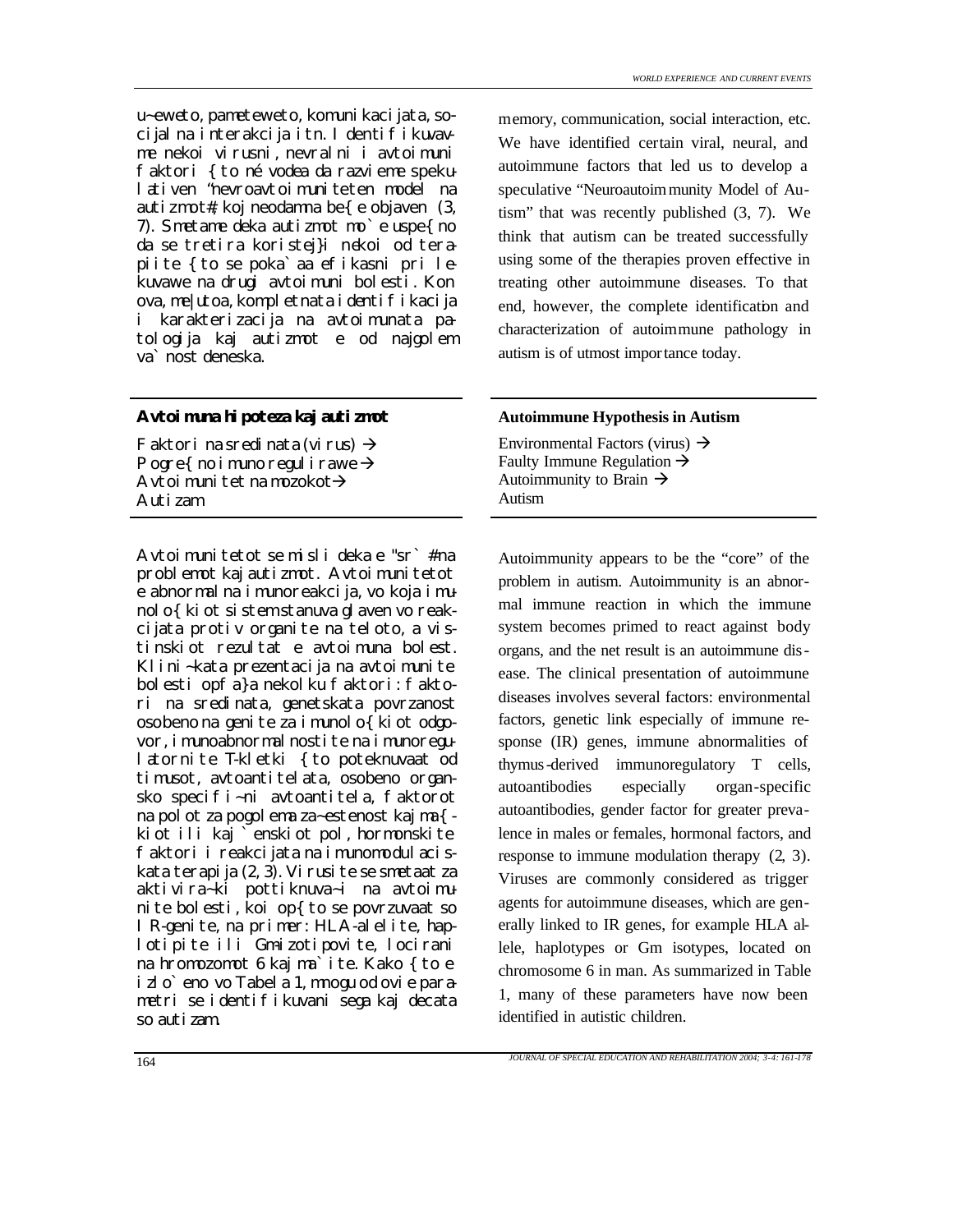**Tabela 1**. *Avtoimuni abnormalnosti kaj autizmot*

1. Autizmot poka`uva mikrobiolo{ki povrzanosti na nekoi virusi, kako {to se morbilite (8, 9), rubeolata (10) i CMV (11, 12).

2. Autizmot poka`uva zgolemena frekventnost na genetski odgovori za imunolo{kiot odgovor, na primer: HLA-antigeni, C4B-nultiot alel, haplotipot B44-SC30-DR4, HLA-C i HLA-B1 (13-15).

3. Autisti~nite pacienti imaat o{tetuvawa na celularniot i humoralniot imunitet: namaluvawe na IgA; zgolemuvawe na IgG3, antinuklearni antitela i imunokompleksi; namaluvawe brojot na limfocitite, CD4 + T-kletki {to pomagaat i kletki-prirodni ubijci (KPU); zadu{en celularen imunitet kako reakcija na namalena mitogeno predizvikana limfocitna stimulacija i namalena KPUkleto~na aktivnost (16-19).

4. Decata so autizam poka`uvaat nesoodvetna imunoreakcija na osnovniot protein na mielinot (20) i vakcinata protiv morbili-zau{ki-rubeola (MPR) (21).

5. Autizmot go opfa}a faktorot na polot i ma{kiot pol zaboluva ~etiri pati pove}e odo{to `enskiot (3).

6. Autizmot ~esto se javuva vo vrska so semejnata istorija na avtoimuni bolesti, na primer: pove}ekratna skleroza, revmatoi den artritis, tip II dijabetes (22).

7. Autizmot, isto taka, gi opfa}a i hormonalnite faktori, na primer: sekretin, beta-endorfin i taka natamu (2).

8. Autisti~nite pacienti imaat organsko specifi~ni avtoantitela za mozo~nite antigeni, kako {to se mielin bazi~niot protein na (MBP) (3, 5), nevron-akson filamentozni proteini (NAFP) (3, 23), proteinite na serotoninreceptorot (24), gal aktocerebrozi di te (3) i proteinite na nucleus caudatus (25).

9. Autisti~nite pacienti poka`uvaat imunoaktivacija kako reakcija na T-kleto~nata aktivacija (26, 27), poka~uvawe

### **Table 1**. *Autoimmune Abnormalities in Autism*

1. Autism shows microbial associations of certain viruses such as measles (8, 9), rubella (10) and CMV (11, 12).

2. Autism displays increased frequency of immune response (IR) genes, for example HLA antigens, C4B null allele, haplotype B44-SC30- DR4, HLA-C and HLA-B1 (13-15).

3. Autistic patients have impairments of cellular and humoral immunity: decrease of IgA; increase of IgG3, antinuclear antibodies and immune complexes; decrease of lymphocyte count, CD4+ T helper cells and natural killer (NK) cells; and suppressed cellular immunity as reflected by decreased mitogen-induced lymphocyte stimulation and reduced NK cell activ ity (16-19).

4. Autistic children show inappropriate immune reaction to myelin basic protein (20) and measles-mumps-rubella (MMR) vaccine (21).

5. Autism involves a gender factor affecting males about four times more than females (3).

6. Autism often occurs in conjunction with a family history of autoimmune diseases, for example, multiple sclerosis, rheumatoid, type II diabetes and arthritis (22).

7. Autism also involves hormonal factors, e.g., secretin, beta-endorphin, etc. (2).

8. Autistic patients have organ-specific autoantibodies to brain antigens such as myelin basic protein (MBP) (3, 5), neuron-axon filament proteins (NAFP) (3, 23), serotonin receptor proteins (24), galactocerebrosides (3), and caudate nucleus proteins (25).

9. Autistic patients show immune activation as reflected by T cell activation (26, 27), elevation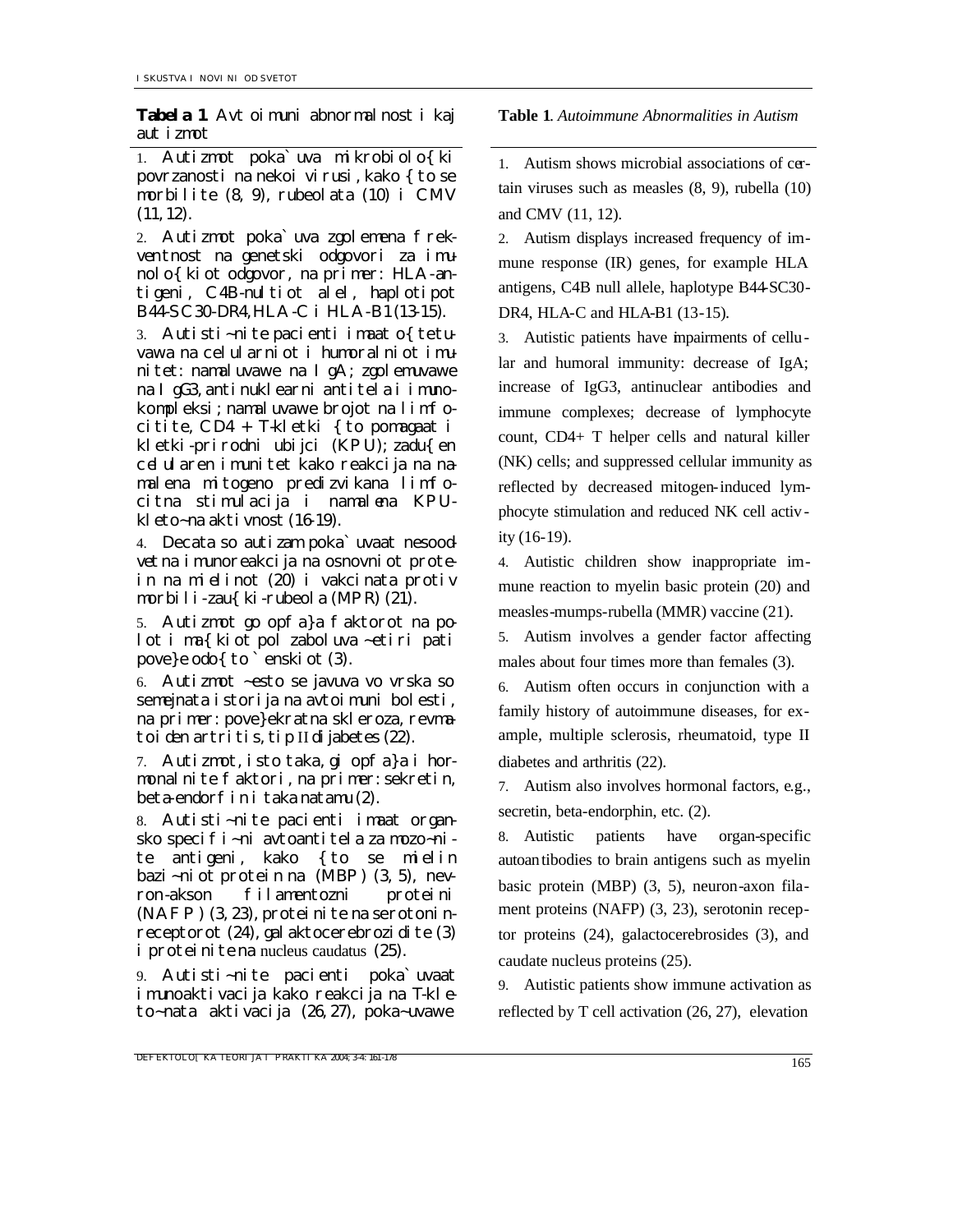na avtoimunitetskite specifi~ni citokini (7, 28) i inflamacija na mozokot (6). 10. Autisti~nite pacienti dobro reagiraat na avtoimunata terapija so oralni avtoantigeni  $(3)$ , transfer-faktor {to poteknuva od leukocitite (29) i intravenozni te i munoglobulini (19).

Kaj avtoi munata patol ogi ja, edna od i staknatite karakteristiki, se organsko-specifi~nite avtoantitela. Vo slu~ajot na autizam, tie }e bidat mozo~no-specifi~ni avtoantitela. Sekako, zna~itelen broj na decata so autizam imaat avtoantitela za nekolku mozo~ni antigeni. Od site ispitani mozo~ni avtoantigeni, najza~esteno se javuva MBP na mielinskata obvivka, {to sugerira{e da zaklu~ime deka avtoimunata reakcija kon MBP se javuva kaj autizmot (3, 5). Iako ne e poznat precizniot aktivira~ki mehanizam za avtoimunitetot. Nie istra`uvavme dve mo`nosti: (I) vi rusno predizvikana avtoimuna reakcija i (II) avtoimuna reakcija predizvikana od `iva. Neodamna izvedovme serolo{ ka studija za virusni antitela i antitela predizvikani od `iva. Najprvin ja izmerivme virusnata serologija kaj virusot na morbilite (VM), virusot na zau{kite  $(VZ)$ , yi rusot na rubeolata  $(VR)$ , citomegalovirusot (CMV) i ~ove~kiot virus na herpesot-6 (^VH-6). Otkrivme deka decata so autizam imaat zna~itelno povisoki od normal ni te ni voa na anti tel a samo kaj virusot na morbilite, no nivoto na antitelata kaj drugite ~etiri virusi zna~itelno ne se razlikuvaa me|u decata so autizam i normal ni te deca. Spored toa, sugeriravme deka infekcijata od morbilite bi mo`ela etiolo{ki da se povrze so avtoimunitetot kaj autizmot (3, 9). Vtoro, bidej}i autizmot i izlo`uvaweto na `iva mo`e da go opfatat i avtoimunitetot, `ivata delumno se smeta kako rizi~en faktor kaj autizmot. Taka, postavi vme hipoteza deka ako autizmot opfa}a vrska me|u izlo`uvaweto na `iva i avtoimunitetot, toga{ decata so autizam bi trebalo da imaat

of autoimmunity-specific cytokines (7, 28) and inflammation of the brain (6).

10. Autistic patients respond well to autoimmune therapy with oral autoantigen (3), leukocyte-derived transfer factor (29) and intravenous immunoglobulin (19).

For autoimmune pathology, one of the salient features is the organ-specific autoantibodies. In case of autism, they would be brain-specific autoantibodies. Indeed, a significant number of autistic children harbor autoantib odies to several brain antigens. Of all the brain autoantigens tested, the most common one appears to be the MBP of the myelin sheath, which led us to postulate that an autoimmune response to MBP is involved in autism (3, 5). Although the precise trigger mechanism for autoimmunity is not known we investigated two possibilities: (I) virus-induced autoimmune reaction, and (II) mercury-induced autoimmune reaction. We recently conducted serological study of viral antibodies and mercury-induced antibodies. First, we measured virus serology to measles virus (MV), mumps virus (MuV), rubella virus (RV), cytomegalovirus (CMV), and human herpesvirus-6 (HHV-6). We found that autistic children harbored significantly higher than normal levels of antibodies to measles virus only, but the level of antibodies to other four viruses did not significantly differ between autistic and normal children. Accordingly, we postulated that a measles infection might etiologically be linked to autoimmunity in autism  $(3, 9)$ . Secondly, because both autism and mercury exposure could involve autoimmunity, mercury has been anec dotally proposed as arisk factor in autism. So, we hypothesized that if autism involved a connection between mercury exposure and autoimmunity then autistic children should harbor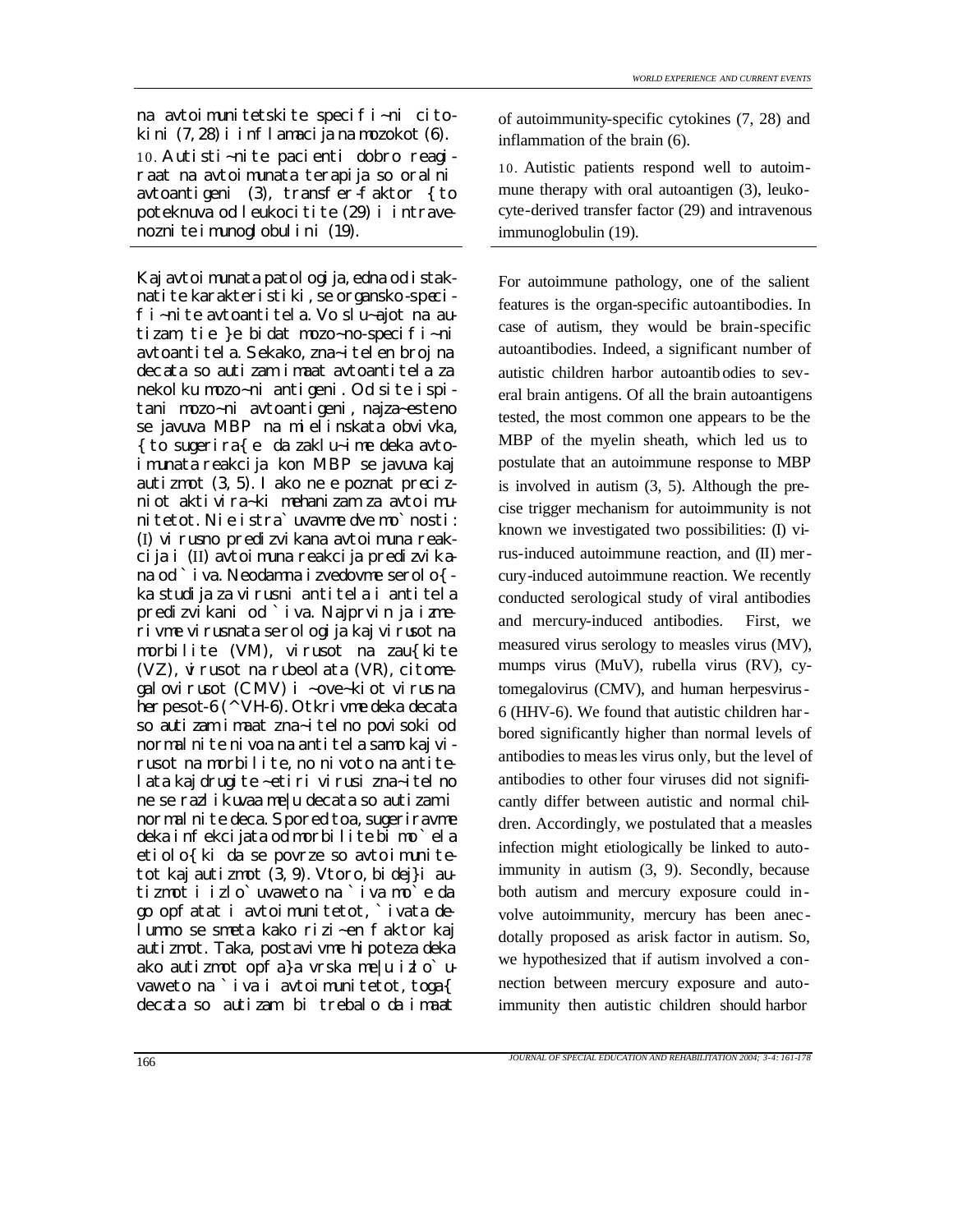povisoki nivoa na avtoimuni markeri predizvikani od `iva, imeno, antinukleolarnite antitela i antilamininski antitela. Neodamna izvedovme laboratoriska studija na ovie dva avtoimuni markera kaj decata so autizam i normalnite deca. Rezul tati te od ovaa studija poka`aa deka distribucijata na ovie dva markera ne se smeni kaj decata so autizam.

Taka, `ivata ne se javi kako rizi~en faktor za avtoimunitetot kaj autizmot (30). Ponatamu, otkrivme deka ogromen broj deca so autizam poka`aa serolo{ka povrzanost me|u virusot na morbilite i MBPantitela, t.e. kolku  $\{$  to e povisoko nivoto na antitelata kaj virusot na morbili, tolku e pogolema i promenata na MBPantitelata. No, ovaa povrzanost ne be{e otkriena kaj drugite virusi i/ili drugite mozo~ni avtoantitela {to gi prou~uvavme. Jasno e deka ova e eksperimenten dokaz za etiolo{kata povrzanost kaj virusot na morbili so avtoimunitetot kaj autizmot (3, 8, 9).

Izvorot na virusot na morbilite kaj decata so autizam ne e dobro poznat. Bidej}i tie nemaat istorija za isipuvawe na germanskite morbili, ottuka ne e verojatna infekcijata na morbili od buren tip. Sepak, ima mo`nost od pojava na "atipi~na ili asimptomati~na# infekcija na morbili vo otsustvo na tipi~noto isipuvawe na morbilite. Takvata infekcija bi mo`ela da se javi ili od varijatna infekcija na morbili ili bi mo`ele da se dobie od imunizacija so MPR-vakcina. Edna atipi~na infekcija na morbili vo otsustvo na isipuvawe i nevoobi~aeni nevrolo{ki simptomi neodamna bea opi{ani i sugeriraa prisustvo na varijanten virus na morbilite kaj ma`i (31). Vo na{ata laboratorija neodamna sobravme eksperimenten dokaz koj potvrduva deka mnogu deca so autizam imaat abnormalni ili nesoodvetni antitela na MPR-vakcinata, no ne i za drugite vakcini, kako { to e difterijatetanus-pertusis (DTP) ili difterija-tetanus (DT). I ovie antitela bea osobeno protiv podgrupata na morbilite na MPR-

elevated levels of mercury-induced autoimmune markers, namely the antinucleolar antibodies and antilaminin antibodies. We recently conducted a laboratory study of these two autoimmune markers in autistic children and normal children and the results of this study showed that the distribution of these two markers did not change in autistic children.

Thus mercury does not appear to be a risk factor for autoimmunity in autism (30). Furthermore, we found that a vast majority of autistic children showed a serological association between measles virus and MBP autoantibodies, i.e., the higher the measles virus antibody level the greater the chance of MBP autoantibody. But this association was not found for other viruses and/or other brain autoantibodies that we studied. Clearly, this is an experimental evidence for an etiological link of measles virus to autoimmunity in autism  $(3, 8, 9)$ .

The source of measles virus in autistic children is not well known. Because they do not have a history of a German measles rash hence a wild type measles infection is rather unlikely. But there exists a possibility of an "atypical or asymptomatic" measles infection in the absence of a typical measles rash. Such an infection could occur either by a variant measles infection or it could be acquired from immunization with MMR vaccine. An atypical measles inf ection in the absence of a rash and unusual neurological symptoms has recently been described to suggest the existence of a variant measles virus in man (31). In our own laboratory, we have recently gathered experimental evidence that shows that many autistic children have abnormal or inappropriate antibodies to MMR vac cine, but not to other vaccines like diptheria tetanus-pertussis (DPT) or diptheria-tetanus (DT). And these antibodies were specifically directed against the measles subunit of the MMR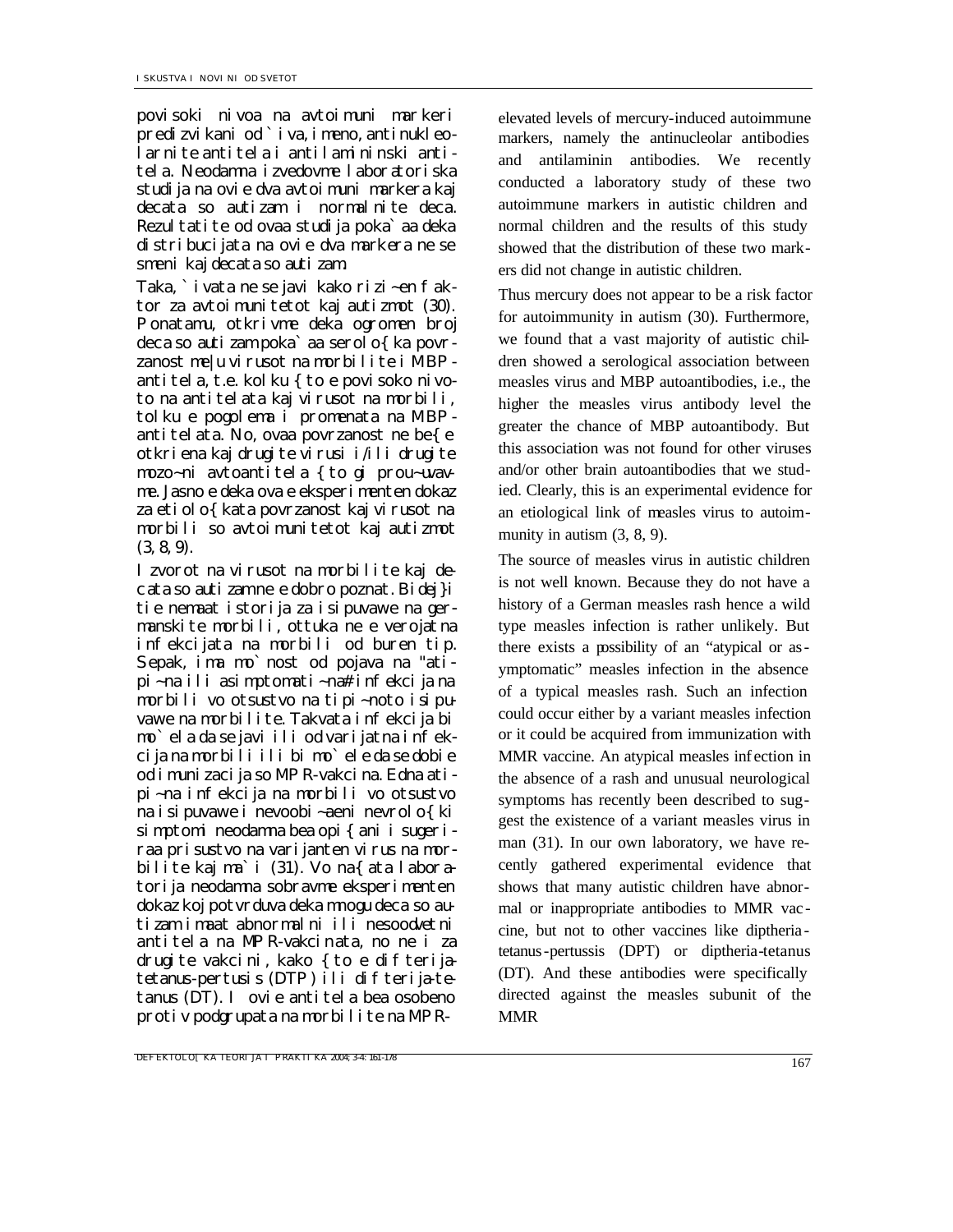vakcinata  $(9, 21)$ . U{te pove}e, ima{e silna serolo{ka korelacija me|u MPRantitelata i MBP-antitelata, sugeriraj-}i slu~ajna povrzanost na MPR-vakcinata so autizmot ili so autisti~nata regresija {to se javuva po MPR-imunizacijata kaj deca (21). Sepak, potrebni se pove}e istra`uvawa na ovaa tema. Zatoa razmisluvame deka edna atipi~na infekcija na morbili mo`e etiolo{ki da bide povrzana so mozo~niot avtoimunitet kaj autizmot. Vo vrska so ova, drugi studii za avtoimunitetot {to proizveduva citokini, isto taka, se relevantni: (1.) decata so autizam imaat zna~itelno zgolemuvawe na avtoi munitetot, { to pobuduva citokini, kako { to se interleukinot-12 (IL-12) i interferon-gama (IFN-gama) vo polza na Th-1 imunolo{kiot odgovor (7, 28); i (2.) vakcinacijata za morbili so MPR-vakcina glavno pottiknuva IFNgama za Th-1 tip na imunoreakcijata (32). Ova otkritie bi mo`elo indirektno da ja objasni slu~ajnata vrska me|u MPR i autizmot (9, 21). Jasno e deka ovie otkritija se va`ni za da se razbere osnovniot mehanizam na avtoimunietot kaj autizmot, no potrebni se pove}e istra`uvawa za da se razbere nivnata precizna uloga kaj patogenezata na ova naru{uvawe.

# *Studii za citokinite kaj autizmot*

Pred nekolku godini predlo`ivme da ja prou~uvame regulacijata na citokinite kaj autizmot, no poradi nedostig od finansiska poddr{ka ne bevme vo mo`nost podetalno da ja prou~uvame ovaa tema. Zatoa, pak, realiziravme po~etni studii i napravivme nekoi klu~ni opservacii. Studiite za citokinite mo`e da se izvedat so tri razli~ni metodi: (1.) Citokinite mo`et da bidat izmereni vo biolo{ ki fluidi, kako { to se serumot, plazmata ili cerebrospinalniot fluid, { to pretstavuva endogeno (ili *in vivo)* proizvedeni cirkulira~ki citokini;

vaccine (9, 21). Moreover, there was a strong serological correlation between MMR antibodies and MBP autoantibodies, suggesting a causal association of MMR vaccine with autism or autistic regression that has been described after the MMR immunization in children (21). While more research is necessary on this topic, we speculate that an atypical measles infection

may etiologically be linked to brain autoimmunity in autism. In this respect, other studies of autoimmunity-producing cytokines are also quite relevant: (1.) autistic children have significant increases of autoimmunity-inducing cytokines such as int erleukin-12 (IL-12) and interferon-gamma (IFN-gamma) in favor of a Th-1 immune response (7, 28); and (2.) measles vac cination with MMR vaccine mainly induces IFN-gamma for Th-1 type of immune response (32). This finding could indirectly explain a causal link between MMR and autism (9, 21). Clearly, these findings are important for understanding the basic mechanism of autoimmunity in autism but more research is needed to understand their precise role in the pathogenesis of the disorder.

# *Cytokine Studies in Autism*

Several years ago, we propose to study cytokine regulation in autism but due to lack of funding support we have not been able to study this topic in a greater detail. But we have carried out initial studies and made some key observations. Cytokine studies can be performed by three different approaches: (1.) Cytokines can be measured in biological fluids such as serum, plasma or cerebrospinal fluid, which represents endogenously (or *in vivo*) produced circulating cytokines;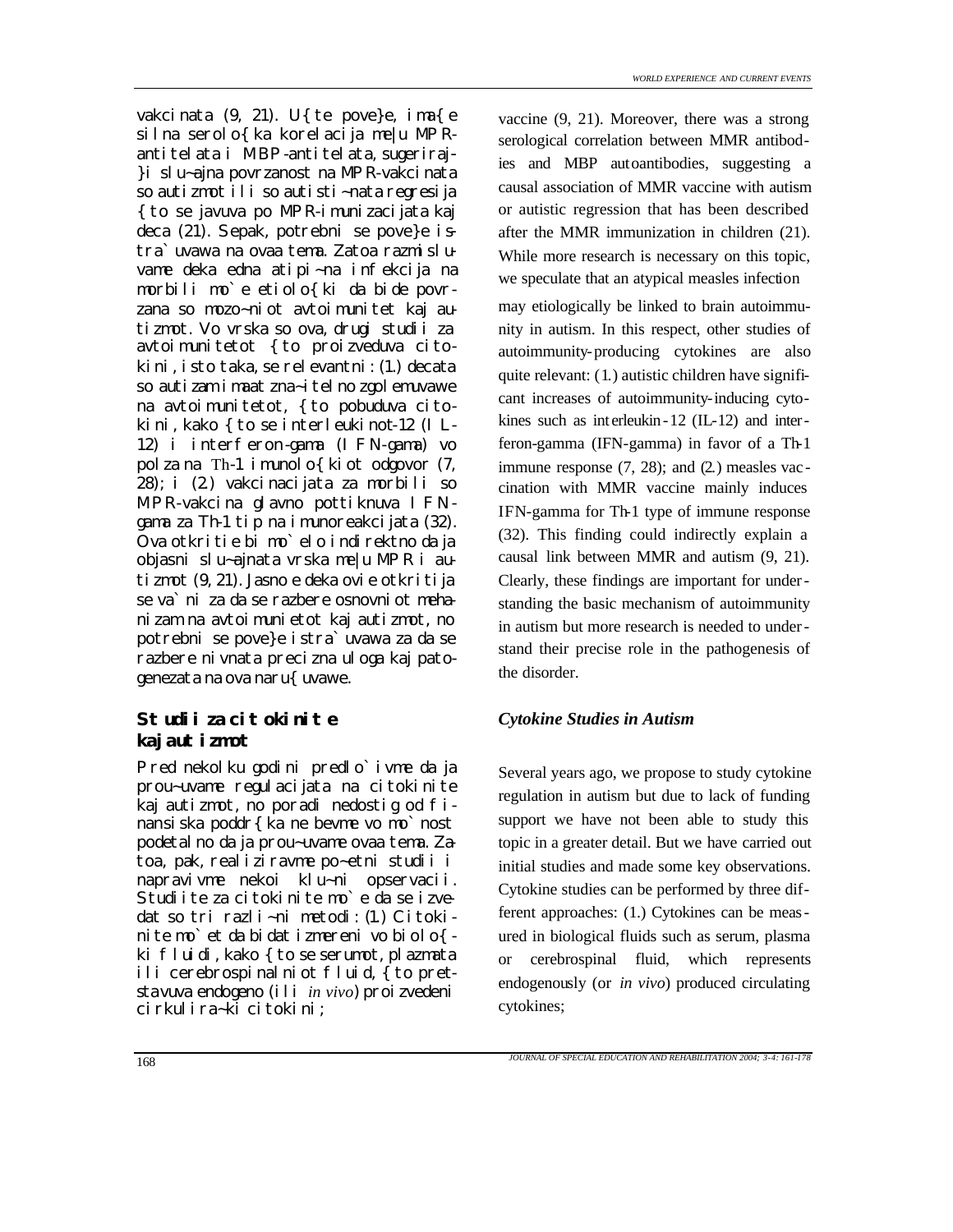(2.) Proizvodstvoto na citokinite mo`e da se prou~uva preku perifernite krvni mononuklearni kletki (PKMNK) po mitogenska stimulacija *in vitro*; i (3.) Citokinskoto specifi~no iRNA izrazuvawe mo`e da se meri so PKMNK po mitogenska stimulacija. Nie na po~etokot go zedovme prviot metod, bidej}i toj pretstavuva *in vivo* sostojba i gi izmerivme cirkulira~kite nivoa na citokinite kaj decata so autizam. Otkrivme deka nivoto na serumot na samo tri citokini (IL-2, IL-12 i IFN-gama) be{e zna~itelno krenato kaj decata so autizam, a nivoto na serumot na drugite  $\{est\ c\it{i}\,toki\,ni\ (I L-1, I L-4, I L-6,$ IL-10, IFN-alfa i TNF-alfa) zna~itelno ne se razlikuvaa me|u normalnite i decata so autizam (7, 26, 28). Poradi specifi~noto zgolemuvawe na IL-12 i IFNgama sugeriravme deka autizmot ja opfa}a Th-1 imunolo{ kiot odgovor  $(7, 28)$ . Posledovatelno, i zvedovme studija za proizvodstvoto na IL-2, IL-6 i TNF na PKMNK. Otkrivme deka proizvodstvoto na IL-2 be{e zna~itelno zgolemen kaj decata so autizam. Proizvodstvoto na IL-6 i TNF na PKMNK kaj decata so autizam be{e umereno povi soko otkol ku kaj normal ni te deca, a razlikata nema{e nikakva statisti~ka zna~ajnost (7). Na{iot rezultat za proizvodstvoto na TNF kaj decata so autizam i ednakov na prethodniot izve{taj (33). Naodamna dve drugi grupi istra`uva~i upotrebija alternativni metodi i otkrija deka PKMNK kaj decata so autizam proizveduva poka~eno nivo na IL-12 i IFN-gama ili izrazuva povisoki od normalni nivoa na iRNA za IFN-gama (za citirawe videte vo literatura #7). Ovie otkritija go poka`uvaat postoeweto na Th-1 tipot na imunolo{ki odgovor kaj decata so autizam i toa, isto taka, }e bide ednakvo so avtoimunata patologogija kaj autizmot, bidej}i IL-2, IL-12 i IFNgama citokinite se dobro poznati pottiknuva~i na avtoimunite bolesti (34).

Vo pogled na patogenezata na imunoposreduvanite bolesti, imunoaktivacijata e eden od primarnite nastani kaj avtoimunitetot, inflamacijata i virusnite

(2.) Cytokine production can be studied by peripheral blood mononuclear cells (PBMNC) after mitogen stimulation *in vitro*; and (3.) Cytokine-specific mRNA expression can be measured in PBMNC after mitogen stimulation. We initially took the first approach because it represents an *in vivo* state and measured circulating levels of cytokines in autistic children. We found that the serum level of only three cytokines (IL-2, IL-12 and IFN-gamma) was significantly elevated in autistic children but the serum level of six other cytokines (IL-1, IL-4, IL-6, IL-10, IFN-alpha and TNF-alpha) did not significantly differ between normal children and autistic children (7, 26, 28). Because of a specific increase of IL-12 and IFN-gamma, we suggested that autism involves Th-1 immune response (7, 28). Subsequently, we conducted a study of IL-2, IL-6 and TNF production by PBMNC. We found that the IL-2 production was significantly increased in autistic children. The production of IL-6 and TNF by PBMNC of autistic children was moderately higher in autistic children than the normal children but the difference did not attain statistical significance (7). Our result of TNF production in autistic children is consistent with a previous report (33). Recently, two other groups of researchers took alternative approaches and found that PBMNC of autistic children produce elevated levels of IL-12 and IFN-gamma or express higher than normal levels of mRNA for IFNgamma (for citations see ref. #7). Taken together, these findings demonstrate the existence of Th-1 type of the immune response in autistic children and that would also be consistent with autoimmune pathology in autism because the IL-2, IL-12 and IFN-gamma cytokines are well

Regarding the pathogenesis of immune-mediated diseases, immune activation is one of the primary events in autoimmunity, inflammation and viral infections.

known inducers of autoimmune diseases (34).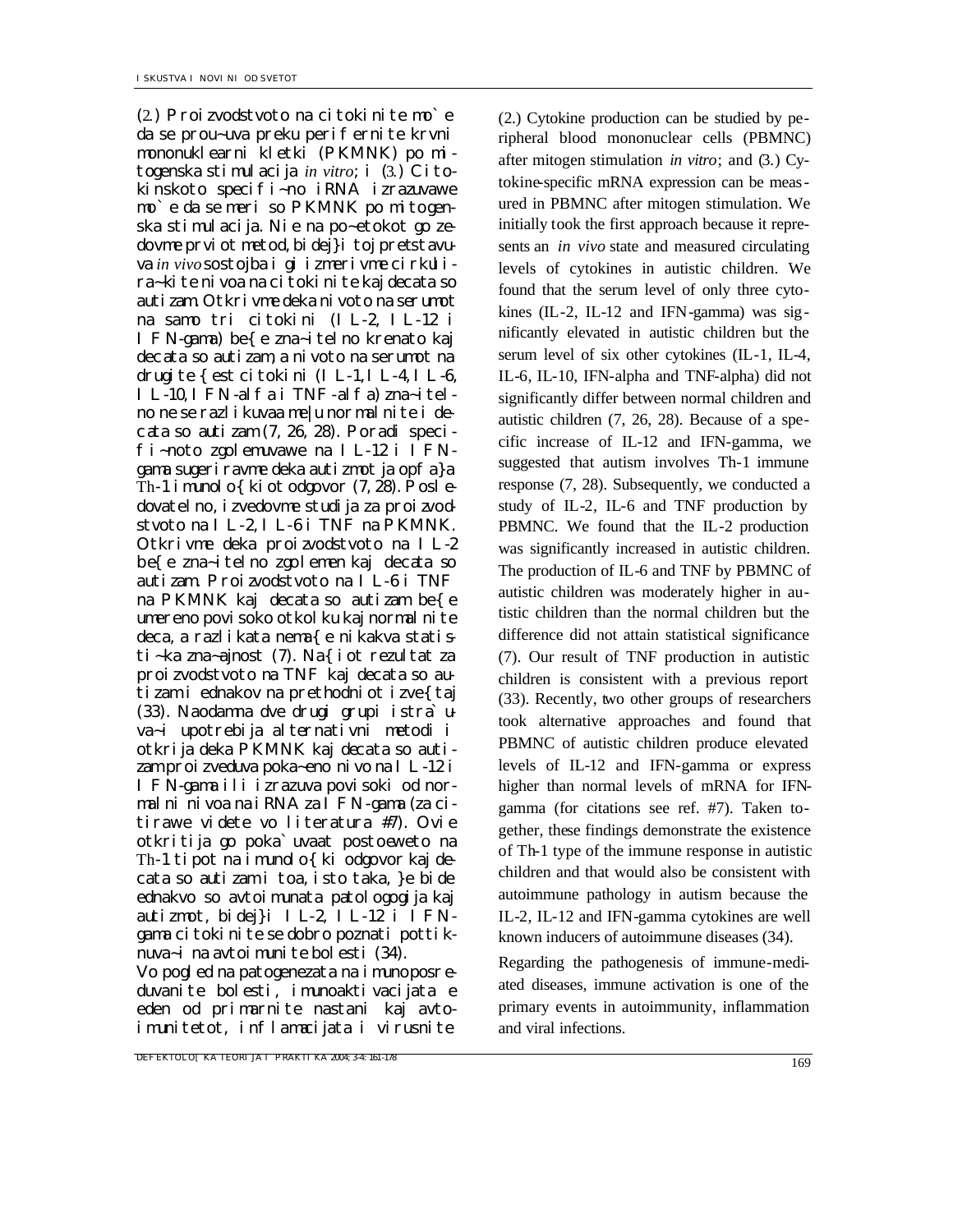infekcii. Imunoaktivacijata vodi kon spontana proliferacija na perifernite krvni mononuklearni kletki, zgolemen izraz na aktivaciskite markeri na perifernite krvni mononuklearni kletki i zgolemena akumulacija na rastvorlivite antigeni dobieni od krvnata mononuklearna kletka, glavno, citokinite, citokinskite receptori i adhezivnite molekuli. Vrz osnova na ovie razmisluvawa, imunoaktivacijata se javuva prirodno kaj decata so autizam, bidej}i tie imaat podignati nivoa na imunoaktivaciski antigeni, kako {to se: sCD8, IL-2, IL-12 i IFN-gama (26, 28) i nivnata krv sodr`i aktivirani T kletki (26, 27). Taka, razumno e da se zaklu~i deka zgolemuvaweto na IL-12 kaj decata so autizam uka`uva na antigenska stimulacija na Th-1 kletkite, koi via INF-gama mo<sup>'</sup> e da pottikne avtoi munitet (7). IL-12 citokinot selektivno go pomaga razvojot na Th-1 kletkite (35) i Th-1 kletkite iniciraat patogenoza na organsko specifi~nite avtoimuni bolesti (34).

# *Testirawe na avtoimunitetot kaj autizmot*

Neodamne{nite otkritija jasno poka`uvaat deka avtoimunitetot ima mnogu va` na uloga vo patogenezata na nevrol o{ ki te naru{ uvawa, vklu~uvaj}i go autizmot (2, 3). Bidej}i mozokot e zaboleniot organ, avtoi munata reakcija }e bide protiv mozokot. Avtoimunitetot obi~no se manifestira so izvesni avtoimuni faktori {to gi identifikuvavme kaj deca so autizam. Ovie faktori se va`ni za da ja identifikuvaat mozo~no specifi~nata avtoimuna reakcija. So ispituvawe na krvta mo`e da odredime dali eden pacient poka`uva avtoimunitet na mozokot, dali toj ili taa e kandidat za eksperimentna imunomodulaciska terapija, i dali reakcijata na terapijata e efektivna. Taka, ovoj tip i munoeval uacijata e krajno va`en za rehabilitacija na pacienti so autizam. Specifi~ni testovi se navedeni podolu:

Immune activation leads to spontaneous proliferation of peripheral blood mononuclear cells, increased expression of activation markers on peripheral blood mononuclear cells, and in creased accumulation of blood mononuclear cell-derived soluble antigens, mainly cytokines, cytokine receptors, and adhesion molecules. Based on these considerations, immune activation occurs naturally in autistic children because they have elevated levels of immune activation antigens such as sCD8, IL-2, IL-12 and IFNgamma (26, 28) and their blood contains activated T cells (26, 27). Thus it is reasonable to conclude that the increase of IL-12 in autistic children points to antigenic stimulation of Th-1 cells, which via INF-gamma may induce autoimmunity (7). The IL-12 cytokine selectively promotes the development of Th-1 cells (35) and Th-1 cells initiate the pathogenesis of organ-specific autoimmune diseases (34).

### *Testing for Autoimmunity in Autism*

Recent advances have clearly shown that autoimmunity plays a very important role in the pathogenesis of neurological disorders, including autism (2, 3). Since brain is the affected organ, the autoimmune response will be directed against the brain. Autoimmunity is commonly manifested by certain autoimmune factors that we have identified in children with autism. These factors are important for identifying a brain-specific autoimmune response. By performing blood tests we can determine if a patient shows autoimmunity to brain, if he or she is a candidate for experimental immune modulation therapy, and if the response to therapy is effective. Thus, this type of immune evaluation is extremely important in rehabbing patients with autism. The specific tests are listed below: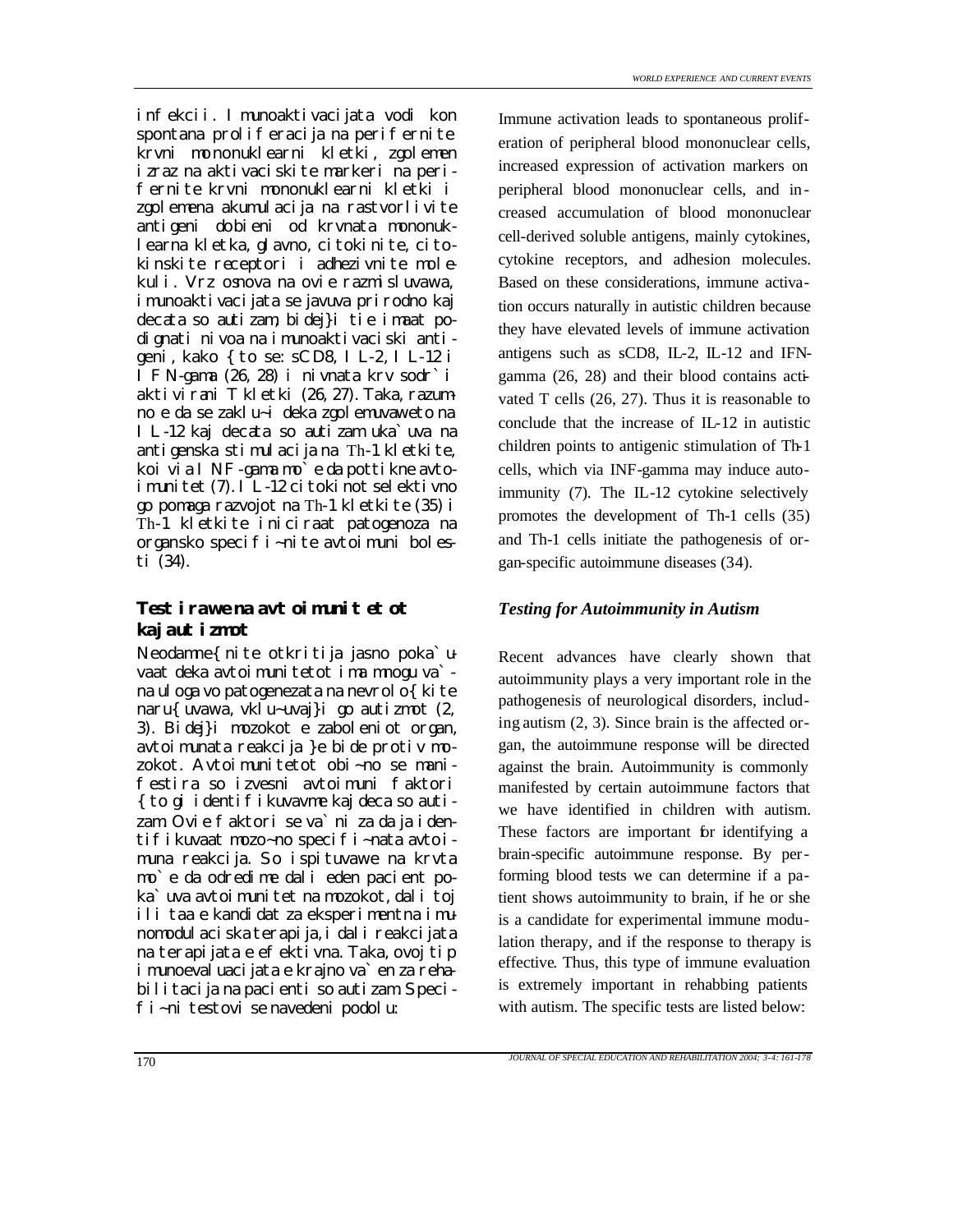1. **Profil na mozo~ni avtoantitela**: Ovoj test gi otkriva antitelata kaj dva mozo~ni proteina-MBP i NAFP. Otkrivme deka MBP-antiteloto kaj autisti~nata populacija e zabele`itelno povisoko otkolku kaj normalnata populacija; ottuka, toa slu`i kako primaren marker na avtoimunata reakcija kaj autizmot. Sprotivno na toa, NAFP-antiteloto kaj autisti~nite pacienti e samo marginalno pivisoko otkolku normalnite kontroli, pravej}i go vtor marker za izbor. Sepak, se prepora~uva ovie dva avtoimuni markera da se testiraat istovremeno (3).

2. **Virusno-serolo{ki profil**: Ovoj test go meri nivoto na antitela vo virusite, kako { to se: morbilite, zau{ kite, rubeolata, CMV ili ^VH-6. Prika`avme deka nivoto na antiteloto kaj morbilite e zgolemeno kaj mnogu deca so autizam. Toa mo`e da bide znak za infekcija, minata infekcija ili imunoreakcija na MPRvakcinata (3, 9).

3. **Vakcino-serolo{ki profil**: Ovoj test gi otkriva antitelata na vakcinite, vklu~uvaj}i gi MPR i DTP. Poka`avme deka zna~itelen broj deca so autizam, no ne i normalnite deca, zadr`uvaat edinstven tip antitelo na morbili na MPRvakcinata. Ova antitelo bi mo`elo da pretstavuva abnormalna ili nesoodveten imunolo{ki odgovor na ovaa vakcina i bi trebalo da se testira vo vrska so avtoimunitetot kaj autizmot (3, 21).

4. **Citokinski profil**: Dva citokina-IL-12 i IFN-gama, imaat mnogu va`na patogenetska uloga kaj avtoimunite bolesti, odnosno tie iniciraat avtoimuna reakcija preku pottiknuvawe na Th-1 tip na belite krvni kletki. Otkrivme deka ovie dva citokena selektivno se podignati kaj decata so autizam, { to sugerira potti knuvawe na avtoi muni tetot preku Th1- kletkite kaj autizmot. Zatoa, tie treba da se merat kako znak za o{teten kleto~en avtoimunitet kaj pacienti so autizam (7, 28).

1. **Brain autoantibody profile**: This test detects antibodies to two brain proteins, namely the MBP and NAFP. We have found that the incidence of MBP autoantibody in the autistic population is markedly higher than that of the normal population; hence, it serves as a primary marker of the autoimmune reaction in autism. In contrast, the incidence of NAFP antibody in autistic patients is only marginally higher than the normal controls, making it a secondary marker of choice. It is however recommended that these two autoimmune markers be tested simultaneously (3).

2. **Virus serology profile:** This test measures level of antibodies to viruses such as measles, mumps, rubella, CMV or HHV-6. We have shown that the level of measles antibody is ele vated in many autistic children, which could be a sign of a present infection, past infection, or immune reaction to MMR vaccine (3, 9).

3. **Vaccine serology profile**: This test detects antibodies to vaccines, including MMR and DPT. We showed that a significant number of autistic children, but not the normal children, harbor a unique type of measles antibody to MMR vaccine. This antibody might represent an abnormal or inappropriate immune reaction to this vaccine and should be tested in relation to autoimmunity in autism (3, 21).

4 . **Cytokine profile:** Two cytokines namely IL-12 and IFN-gamma play a very important pathogenic role in autoimmune diseases, i.e., they initiate an autoimmune reaction via induction of Th-1 type of white blood cells. We have found that these two cytokines are selectively elevated in autistic children, suggesting the induction of autoimmunity via Th-1 cells in autism. Therefore they should be measured as a sign of impaired cellular autoimmunity in patients with autism (7, 28).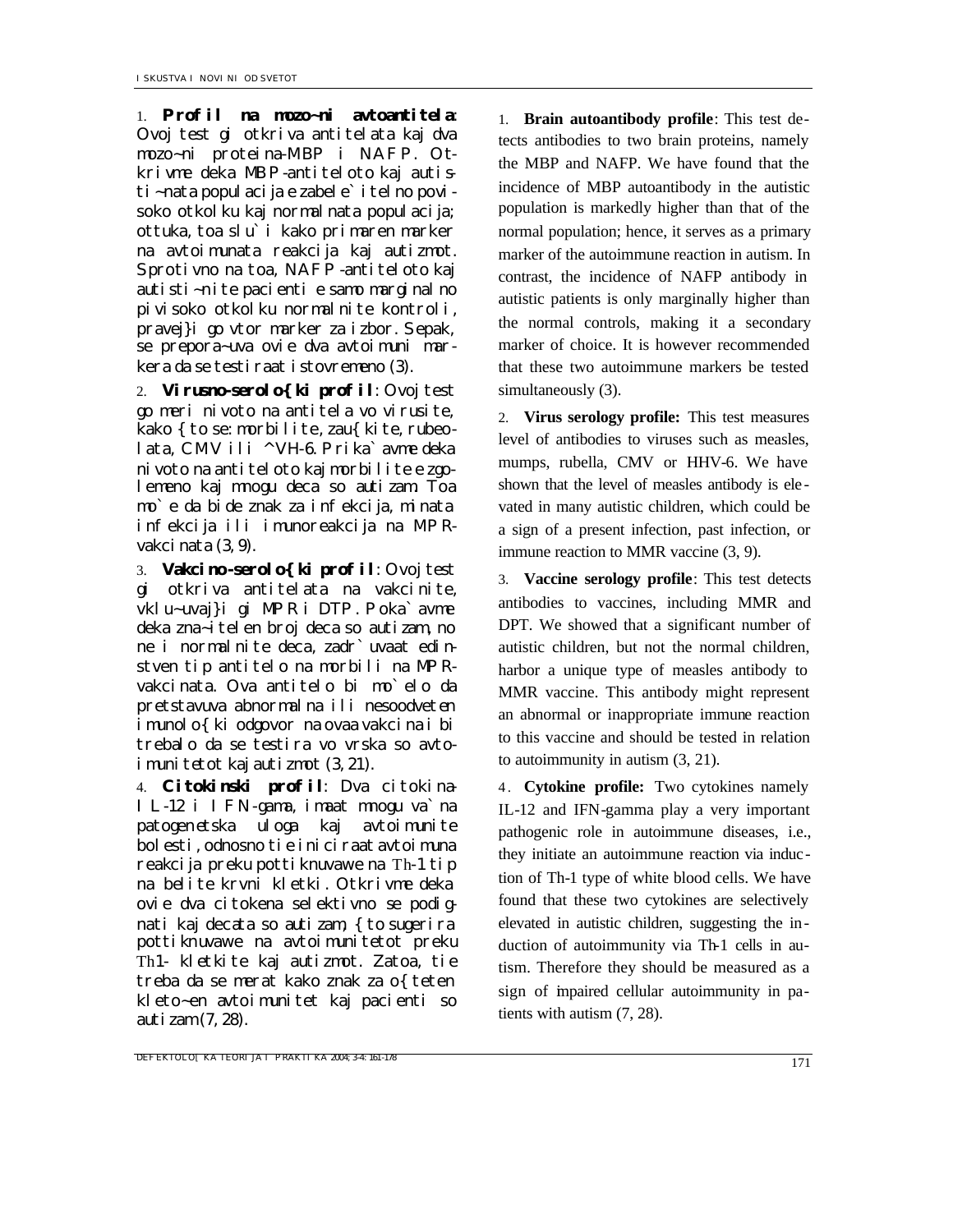5. **Serotoninski profil**: Ovoj test go meri nivoto na serumot ili plazmata na serotoninot. Otkrivme deka pacientite so autizam i maat abnormal no ni vo na serotonin, {to bi trebalo da se testira pred da se dade tretmanot so terapija na selektiven serotoninski inhibitor na povtorno vruvawe (SSRI). Nivoto na zgolemeniot serotonin kaj autizmot mo`e, isto taka, da bide povrzano so avtoimunata reakcija na serotoninskite receptori vo mozokot (21).

6. **Avtoimuni markeri pottiknati od `iva**: Ovoj test ja analizira avtoimunata reakcija na izlo`uvawe na `iva (ili te{ki metali). Ovie markeri opfa}aat nuklearni antitela sproti nuklearnite antigeni i antilamininskite antitela sproti proteinite na bazalnata membrana. Otkrivme deka samo mal broj na deca so autizam se pozitivni na ovie antitela, no nivoto na ovie antitela zna~itelno ne se razlikuva{e od normalnite deca (30).

# *Subjekti (pacienti) i laboratoriski proceduri vo na{eto istra`uvawe*

Vo na{eto eksperimentno istra`uvawe prou~uvavme deca so autizam, normalni deca, bra}a ili sestri na deca so autizam, deca so drugi bolesti, a retko i vozrasni. Vo istra`uvaweto edinstveno vklu~ivme deca so autizam so cvrsta dijagnoza na autizam, a gi isklu~ivme drugite dijagnozi, kako { to se: pervazivni razvojni naru{uvawa (PRN), pervazivni razvojni naru{uvawa-nespecificirani na drug na~in (PRN-NDN) i Aspergeroviot sindrom. Subjektite bea grupirani spored vozrast i pol kade {to be{e mo`no, a nikoj ne be{e isklu~en od u~estvo vo studijata poradi faktor na rasa, vozrast ili pol, osven onie {to ne bea cel na na{ata istra`uva~ka programa. Klini~kata dijagnoza na autizmot be{e bitno napravena spored *Dijagnosti~ki i statisti~ki prira~nik za mentalni naru{uvawa,* ~etvrto izdanie (DSM-IV).

5. **Serotonin profile**: This test measures serum or plasma level of serotonin. We have found that the patients with autism have abnormal level of serotonin, which should be tested before administering the treatment with selective serotonin reuptake inhibitor (SSRI) therapy. Elevated serotonin level in autism might also be related to autoimmune reaction to serotonin receptors in the brain (21).

6. **Mercury-induced autoimmune markers**: This test assays for autoimmune reaction to mercury (or heavy metals) exposure. These markers include antinuclear antibodies against nucleolar antigens and antilaminin antibodies against basement-membrane proteins. We have found that only a small number of autistic children are positive for these antibodies but the level of these antibodies did not differ significantly from the normal children (30).

# *Subjects and Laboratory Procedures in Our Research*

In our experimental research, we studied autistic children, normal children, siblings of autistic children, children with other diseases and rarely adults also. In our research, we only included autistic children with a firm diagnosis of autism but excluded other diagnosis such as pervasive developmental disability (PDD), pervasive developmental disability-not otherwise specified (PDD-NOS), and Asperger's syndrome. The subjects were matched for age and gender whenever possible but no one was denied participation in the study because of the race, age or gender factors, except those beyond the scope of our research program. The clinical diagnosis of autism was essentially according to the *Diagnostic and Statistical Manual of Mental Disorders,* Fourth Edition (DSM-IV).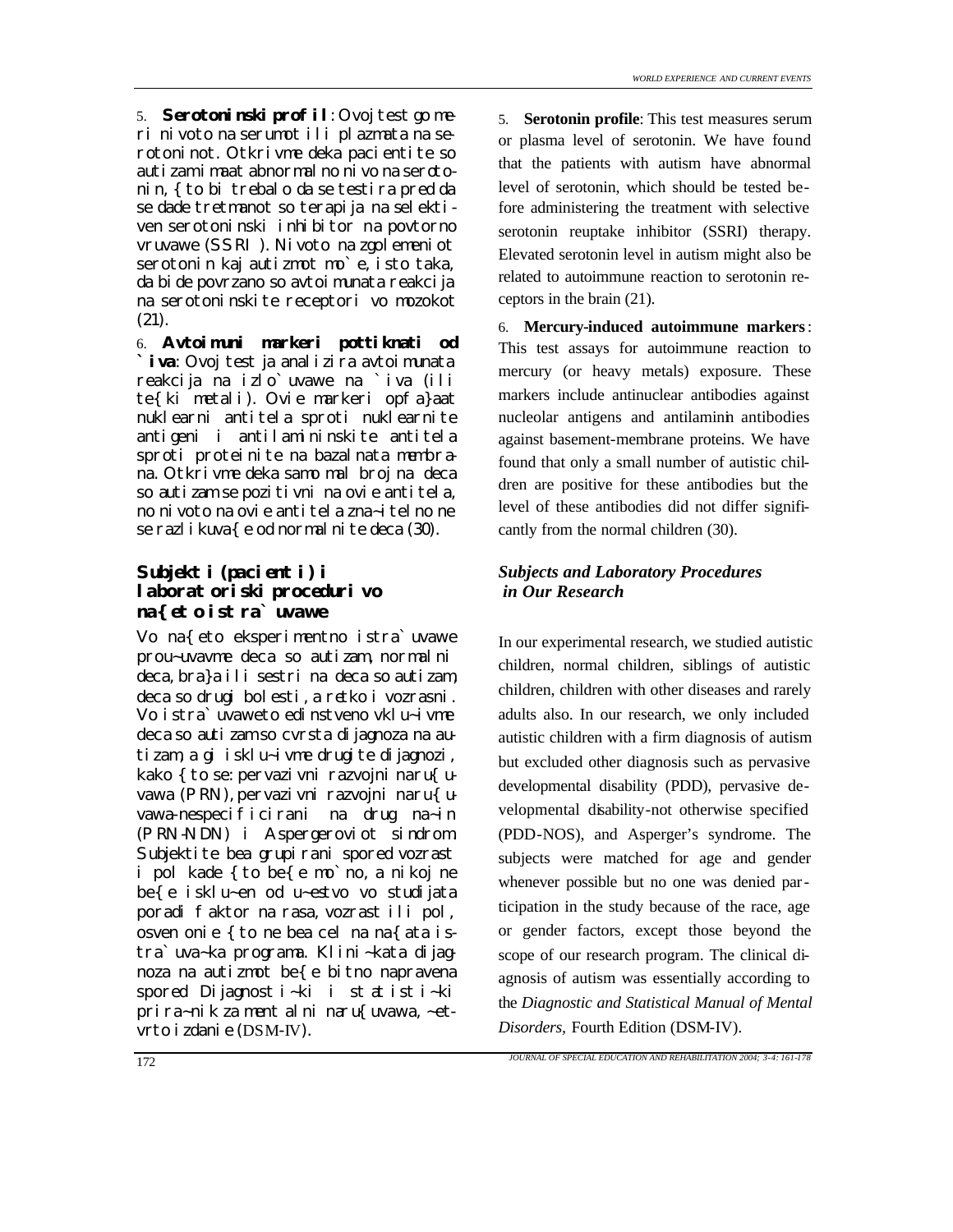Normal ni deca bea onie { to imaat cvrsto fizi~ko zdravje bez nikakov znak na mozo~na bolest ili, pak, mentalna bolest ili nekoja druga poznata medicinska sostojba. Pred da se zemat primeroci krv od licata, obezbedivme soodvetna dozvola od Institucionalniot reviziski odbor (IRO) na Dr`avniot univerzitet vo Juta i pred toa od univerzitetot vo Mi~igen. Sé na sé, gi iskoristivme prethodno sobranite serumski primeroci skladirani vo zamrznata sostojba vo zamrznuva~ na  $-20^{\circ}$  C, odr`uvaj}i go ciklusot na zamrznuvawe i rastopuvawe na minimum. Detalite od razli~ni laboratoriski proceduri i metodi na analiza se opi{ani vo na{ite publikacii (3, 5, 7-9, 21, 23-25, 28, 30).

# *Imunomodulaciska terapija (IMT) kaj autizmot*

Laboratoriski te otkri ti ja jasno ja poka-`uvaat ulogata na avtoimunitetot vo patogenezata na autizmot. I dejata deka autizmot e avtoimuno naru{uvawe dopolni tel no e zacvrstena od f aktot deka autisti~nite pacienti reagiraat dobro na rehabilitacijata so imunomodulaciskite lekovi (2, 3, 7, 19, 29). Imuno intervenciite mo`e da predizvikaat imunomodulacija - sostojba na spre~uvawe ili stimulacija. Bidej}i autisti~nite pacienti ne poka- `uvaat klasi~na primarna imunodeficiencija, ne e dobra strategijata ednostavno da zajakne nivniot imunitet. Sepak, tie, imaat imunoabnormalnosti i zatoa, zavisno od prirodata na imunoabnormalnosta, celta na IMT treba da se normalizira ili povtorno da se vospostavi imunata funkcija. Ova }e dozvoli pobalansirana imunoreakcija, odbegnuvaj}i gi glavnite fluktuacii na o~iglednata imuna aktivnost, { to mo`e da bide { tetna za pacientot. IMT sekoga{ treba da se dava vo konsultacija so lekar, najdobro so klini~ki imunolog, alergolog ili hematolog. Sledniot spisok na imunomodulaciskite terapii (IMT) treba da se razgledaat kaj autizmot:

Normal children were those having a firm physical health without any sign of brain disease or mental illness or any other known medical condition. Before drawing blood samples of human subjects, we obtained proper permission of the Institutional Review Board (IRB) at Utah State University and formerly at the University of Michigan. By and large, we employed previously collected serum samples that were stored frozen in a freezer at  $-20^{\circ}$ C while keeping the freezing-thawing cycle to a minimum. The details of various laboratory procedures and assay methods are described in our publications (3, 5, 7-9, 21, 23-25, 28, 30).

# *Immune Modulation Therapy (IMT) in Autism*

Laboratory findings clearly demonstrate the role of autoimmunity in the pathogenesis of autism. The idea that autism is an autoimmune disorder is further strengthened by the fact that autistic patients respond well to rehabilitation with immune modulating drugs (2, 3, 7, 19, 29). Immune interventions can produce immune modulation-a state of suppression or stimula tion. Since autistic patients do not show a classical primary immunodeficiency, simply boosting their immunity is not a good strategy. However, they do have immune abnormalities and therefore depending on the nature of the immune abnormality the goal of IMT should be to normalize or reconstitute the immune function. This will permit a more balanced immune response, avoiding major fluctuations of overt immune activity, which could be detrimental to the patient. The IMT should always be given in consultation with a physician, preferably a clinical immunologist, allergist or hematologist.

The following list of immune modulation therapies (IMT) should be considered for autism: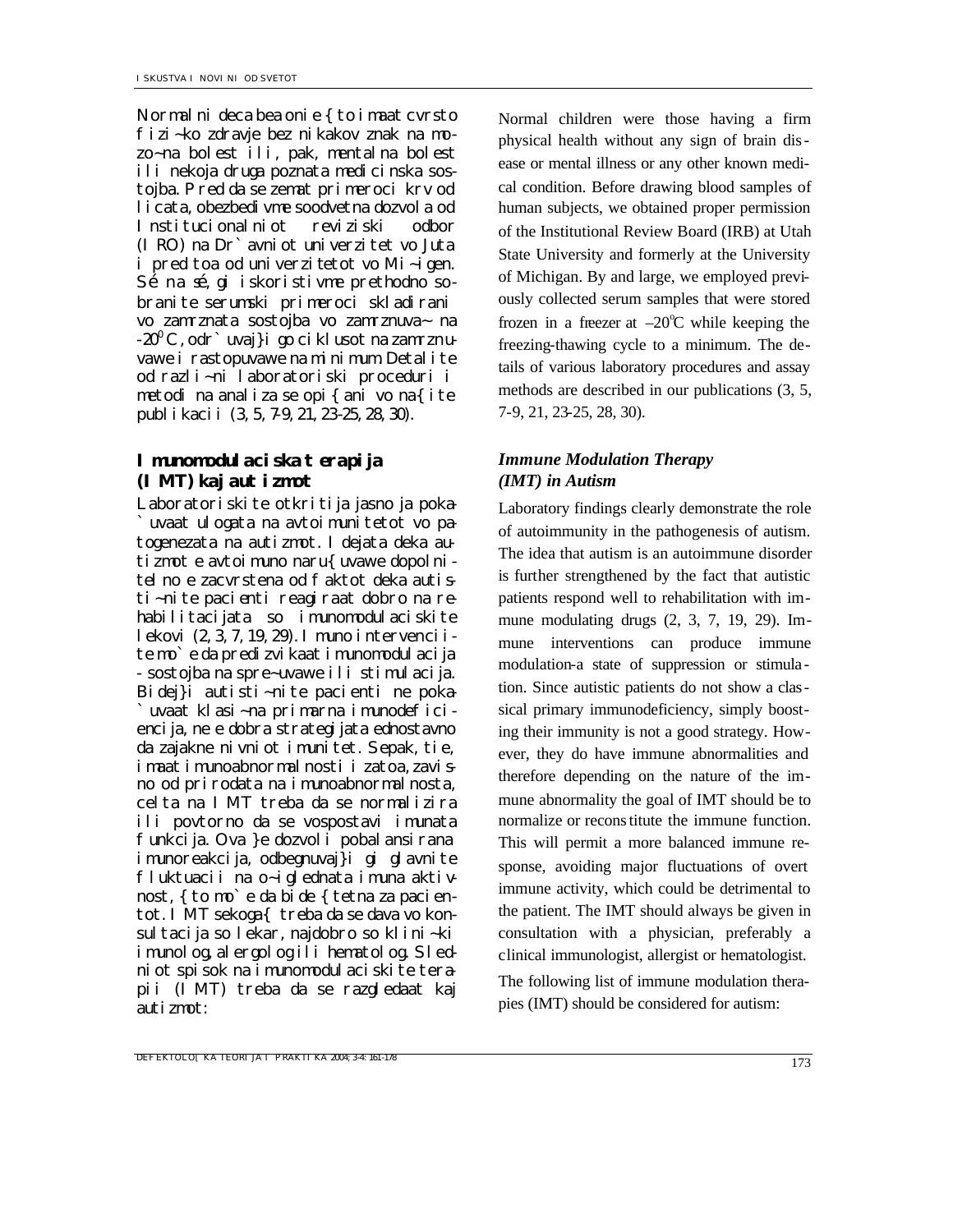1. **Steroidna terapija**: Steroidite, kako {to se Prednizon i/ili ACTH voobi~aeno se upotrebuvaat kako prv lek pri tretmanot na pacienti so avtoimuni bolesti. Osven za izve{ taite za slu~ai { to poka`uvaat pozitivni reakcii na steroidi (36), ne se izveduvale klini~ki obidi. A sepak, mnogu semejstva davaat sopstveni izve{ tai za klini~ko podobruvawe na autisti~nite karakteristiki koga nivnite deca primaat steroidi za medicinski sostojbi poinakvi od autisti~noto naru{uvawe.

2. **Terapija so transfer faktor**: Transferskiot faktor (TF) e imuno modulator za kontrola na kleto~niot imunitet na T-limfocitite, osobeno vo tekot na patogenite infekcii. Za da bide efikasen, TF normalno se pravi od leukociti ili od strogo selektirani donatori na krv. So koristewe na ovoj tip na TF, edna otvorena studija poka`uva klini~ko podobruvawe na autisti~nite simptomi kaj nekoi deca (29). I sto taka, postoi komercijalen brend na TF koj po definicija ne e TF, tuku e produkt na govedski kolostrum; negovoto koristewe vo lekuvaweto na autisti~nite pacienti ne e nau~no dokumentirano.

3. **Imunoglobulinska terapija**: Ovaa metoda za rehabilitacija ve}e se praktikuva za rehabilitacija na autisti~ni pacienti so avtoimuni problemi. Otvoreni obidi na intravenozen imunoglobulin (IV-Ig) poka`aa deka pove}eto, no ne site deca so autizam reagiraat pozitivno na ovoj tretman (19). Klini~ki, taka tretiranite deca poka`aa podobruvawa vo jazikot, komunikacijata, socijalnata interakcija i raspon na vnimanie. Pred nekolku godini, go predlo`ivme koristeweto na "Oral-Ig" kako alternativna metoda na IV-Ig. Oral-Ig poznato e deka dava zna~itelno podobruvawe na autisti~nite simptomi kaj SANpacienti. Toj rezultat e re~isi ist kako IV-Ig, ili ponekoga{ duri i podobar od IV-Ig.

4. **Avtoantigenska terapija**: Rehabilitacijata na pacientite so avtoimuni bolesti 1. **Steroid therapy** : Steroids such as Prednisone and/or ACTH are commonly used as the first course of treatment for patients with autoimmune diseases. Except for case reports showing positive responses to steroids (36), the clinical trials have not been conducted. And yet many families anecdotally report clinical improvement of autistic characteristics when their children were given steroids for medical conditions other than the autistic disorder.

2. **Transfer factor therapy**: Transfer factor (TF) is an immune modulator for controlling cellular immunity of T lymphocytes, especially during pathogenic infections. To be effective, TF is normally made from the leukocytes of highly select blood donors. By using this type of TF, an open-label study has shown clinical improvement of autistic symptoms in some children (29). Also, there is a commercial brand of TF which by definition is not a TF but simply a bovine colostrums product; its usefulness in treating autistic patients has not been scientifically documented.

3 . **Immunoglobulin therapy** : This approach to rehabilitation is already in practice for rehabbing autistic patients with autoimmune problems. Open-label trials of intravenous immunoglobulin (IV-Ig) have shown that most but not all autistic children respond favorably to this treatment (19). Clinically, children so treated have shown improvements in language, communication, social interaction and attention span. Several years ago, we suggested the use of "Oral-Ig" as an alternative approach to IV-Ig. The oral-Ig has now been shown to produce significant improvement of autistic symptoms in ASD patients, and the outcome is either about the same as IV-Ig or sometimes even better than the IV-Ig.

4 . **Autoantigen therapy** :Rehabilitation of patients with autoimmune diseases is also carried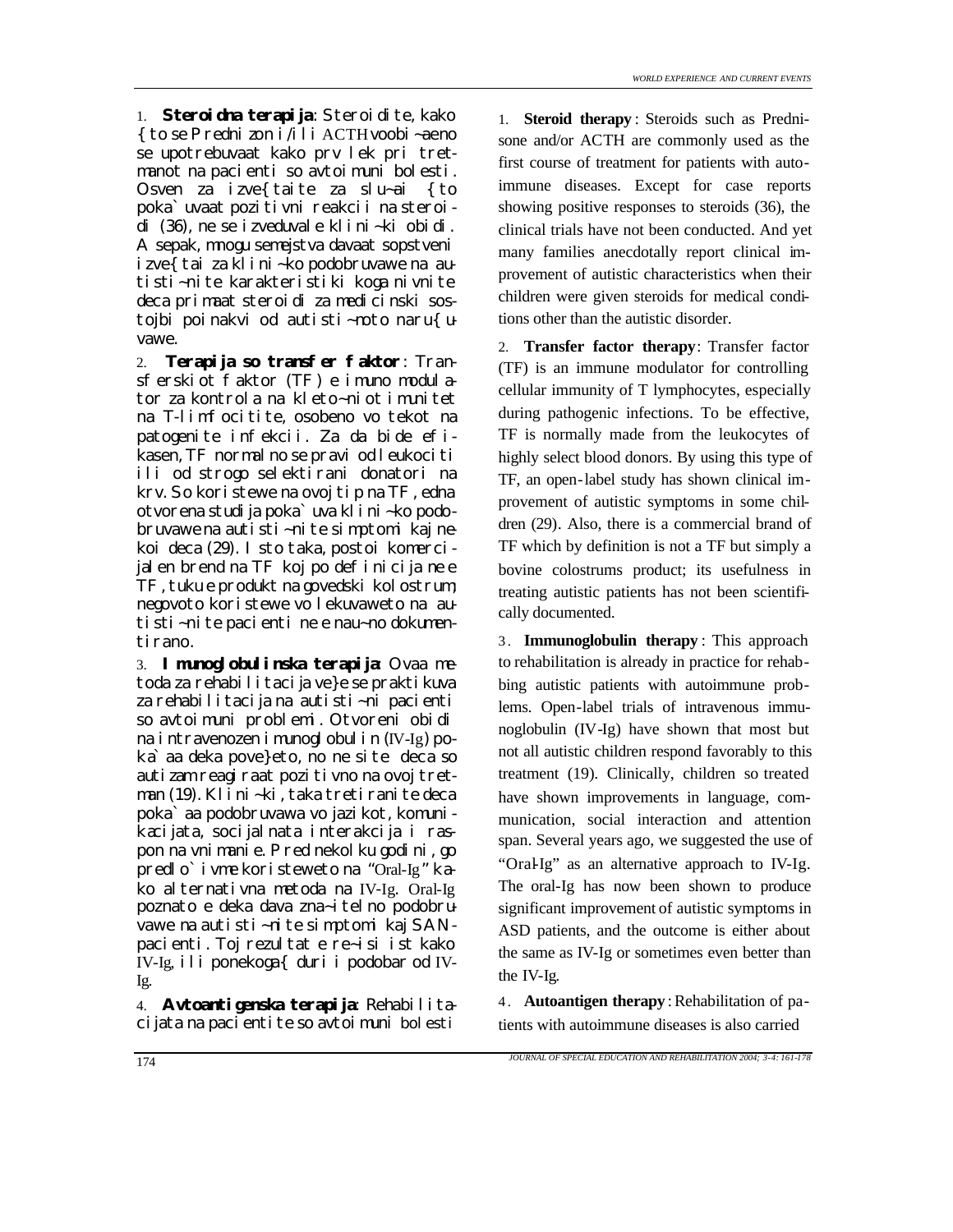isto taka, se realizira so oralna primena na avtoantigeni. Ova, isto taka, e primenlivo za autizmot. Ovoj modalitet se potpira vrz faktot deka autizmot opfa}a avtoimuna reakcija na mozokot MBP. Ova otkritie otvori tesen pogled kon mo` nosta za rehabilitacija na autisti~ni pacienti so dodatoci vo ishranata { to sodr-`at mozo~en MBP ili mi elin, na primer:

sfingolin (3).

5. **Glutatinska terapija**: Glutationot, tripeptid {to sodr`i tri amino-kiselini, e priroden imunomodulator, antioksidant i detoksifikator. Zaradi ovie tri biolo{ki funkcii, glutationot e najpotencijalen za{titnik na teloto od infekcii, avtoimuni problemi i drugi abnormalnosti, vklu~uvaj}i go i oksidativniot stres (37). Taka, glutationot se koristi za rehabilitacija na imunoproblemi kaj deca so autizam so klini~ko podobruvawe.

6 . **Plazmafereziska terapija**: Ovaa procedura se koristi za lekuvawe na pacienti so infekcii, avtoimuni bolesti i imunokompleksni bolesti. Dodeka procedurata uspe{no se koristi za lekuvawe na pacienti so nevrolo{ ki naru{uvawa, ka- $\overline{k}$ o { to se opsesivno-kompulzivno naru{uvawe (38). Taa dosega ne se koristela za rehabilitacija na pacienti so autizam.

Na{eto istra`uvawe poka`a deka avtoimunitetot e srcevina na problemot kaj mnozina pacienti so autizam. Avtoimunite abnormalnosti i reakcijata na pacientite na tretaman so imunomodulaciska terapija, ja zacvrsti i dejata deka autizmot e avtoimuno naru{uvawe. Avtoimunata reakcija, najverojatno, e naso~ena kon mi elinskata obvivka na mozokot, a mo`e isto taka da bidat opfateni i drugi nevralni strukturi dlaboko vo mozokot. Neodamna otkrivme (8) deka nucleus caudatus e i nvolviran vo nevropatologijata na autizmot - novo otkritie od potencijalno golema klini~ka i terapevtska va` nost.

out by oral administration of autoantigens. This is also applicable to autism. This modality relies on the fact that autism involves autoimmune reaction to brain MBP. This finding has opened up a narrow window of opportunity for rehabbing autistic patients with nutritional supplements containing brain MBP or myelin, for example the sphingolin (3).

5. **Glutathione therapy**: Glutathione, a tripeptide containing three amino acids, is a natural immune modulator, antioxidant and detoxifier. Owing to these three biological func tions, glutathione is the body's most potent protector against infections, autoimmune problems and other abnormalities including oxidative stress (37). Thus glutathione has also been used to rehab immune problems in autistic children with clinical improvement.

6 . **Plasmapheresis therapy** : This procedure is used for managing patients with infections, autoimmune diseases and immune complex diseases. While the procedure has been successfully used to treat patients with neurological disorders such as obsessive-compulsive disorder (38) but it has so far not been used to rehab patients with autism.

# *Zaklu~oci Conclusions*

Our research has shown that autoimmunity is the core of the problem in many patients with autism. The existence of autoimmune abnormalities and the patient responsiveness to treatment with immune modulation therapy strengthens the idea that autism is an autoimmune disorder. Autoimmune response is most likely directed against myelin sheath in the brain but other neural structures deep in the brain might also be involved. We recently [8] found the involvement of caudate nucleus in the neuropathology of autism – a novel finding of potentially great clinical and therapeutic significance.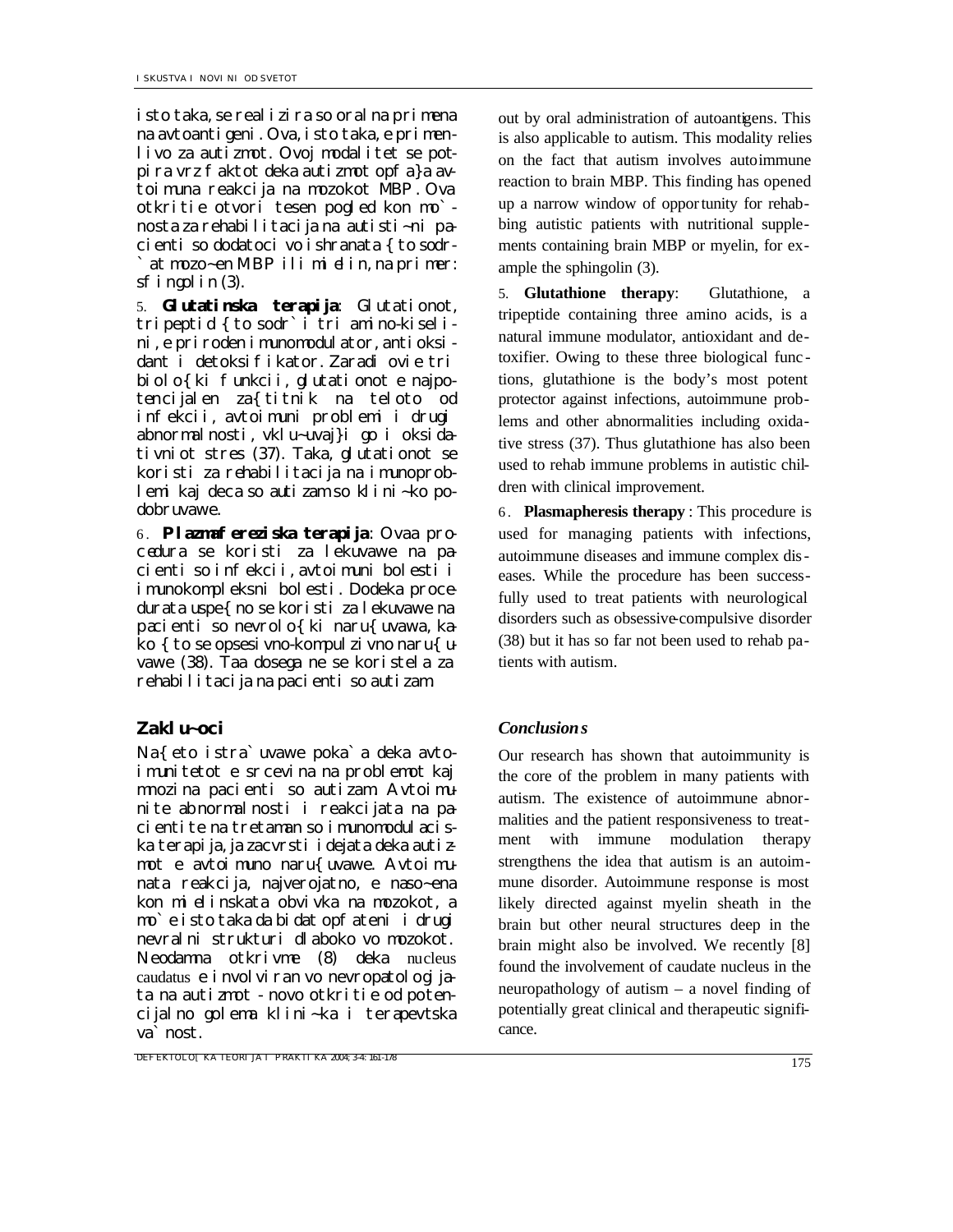Nucleus caudatus e mnogu va`en mozo~en centar za kontrola na dvi`eweto i kogniti vnoto procesui rawe, koi se abnormal ni kaj decata so autizam. Bidej}i tri ~etvrtini od autisti~nata populacija ima avtoimuni problemi, mislime deka najgolem broj autisti~ni pacienti bi mo`ele direktno da imaat polza od avtoimunoto istra`uvawe denes. Ovaa podgrupa, verojatno, e "dobi ena# forma i ni ci rana od virus, verojatno od virusot na morbilite, ta treba da se ispitaat i drugi etiolo{ki faktori. Vo 2002 ja ozna~ivme ovaa podgrupa kako "Avtoimuno autisti~no naru- {uvawe (AAN)# - termin koj ja opi{uva avtoimunata podgrupa na autizam (39). Zaklu~ivme deka istra`uvawata za avtoimunitetot imaat globalen pridones za rahabilitacija na autizam vo svetot. Zatoa doktorite i istra`uva~ite treba da mu posvetat pove}e vnimanie na avtoimunoto istra`uvawe i imunomodulaciskata terapija kaj autizmot.

D-r Sing im iska`uva ogromna blagodarnost na semejstvata { to u~estvuvaa vo negovoto istra`uvawe. Toj bi sakal da im zablagodari na nekolkumina studenti i tehni~ari za nivnata pomo{ vo laboratoriskata rabota. Negovoto istra`uvawe be{e poddr`ano bez nikakov konflikt na interesi so privatni grantovi od Institutot za istra`uvawe na autizmot, Fondacijata Dudley T. Aougherty, Fondacijata BHARE, Fondacijata Yorio i Fondacijata Forrest Lattner Jr.

# *Literatura / References*

1. **Rimland B**. Huge increase of autism incidence reported in California; autism cluster investigated in Brick, New Jersey. Autism Research Review International, 1999; 3: 1.

2. **Singh VK**. Immunotherapy for brain disease and mental illnesses. Progress in Drug Research 1997; 48: 129-146.

*WORLD EXPERIENCE AND CURRENT EVENTS*

center for controlling movement and cognitive processing, which are abnormal in autistic children. Since up to three-quarter of the autistic population has autoimmune problems, we think that a major proportion of autistic patients could benefit directly from autoimmunity research today. This subset is likely an "acquired" form triggered by a virus, possibly measles virus but other etiological factors should also be explored. In 2002, we designated this subset as an "Autoimmune Autistic Disorder (AAD)" – a term coined to describe the autoimmune subset of autism (39). We conclude that the autoimmunity research has a global impact for rehabbing autism worldwide hence the physicians and researchers should pay closer attention to autoimmunity research and immune modulation therapy in autism.

The caudate nucleus is a very important brain

### *Priznanie Acknowledgments*

Dr. Singh greatly appreciates the participation of families in his research. He would like to thanks several students and technicians for their assistance in laboratory work over the years. His research was supported without any conflict of interest by private grants from Autism Research Institute, Dudley T. Dougherty Foundation, BHARE Foundation, Yorio Foundation and Forrest Lattner Jr. Foundation.

22. **Comi AM**, **Zimmerman AW**, **Frye VH**, **Law PA**, **Peeden JN**. Familial clustering of autoimmune disorders and evaluation of medical risk factors in autism. J. Child Neurol., 1999; 14: 388-394.

<sup>21.</sup> **Singh VK**, **Lin XE**, **Newell E**, **Nelson C**. Abnormal measles-mumps-rubella antibodies and CNS autoimmunity in children with autism. J. Biomed. Sci., 2002; 461: 359-364.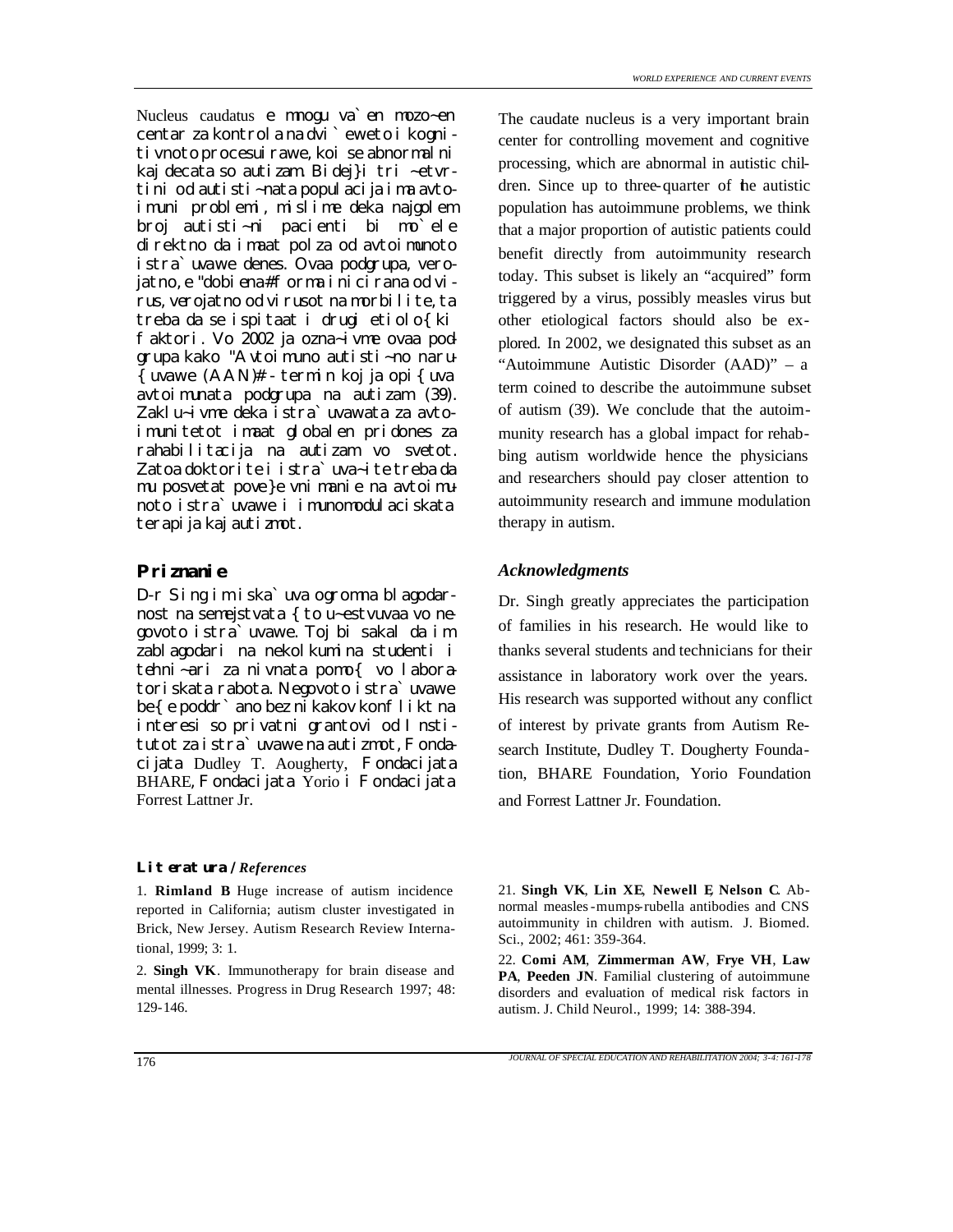3. **Singh VK**. Neuro-immunopathogenesis in autism. Berczi I, Reginald M Gorczynski RM, eds. In: New Foundation of Biology , Netherlands: Elsevier BV Publishing, 2001; 1: 443 -454.

4. **Trottier G**, **Srivastava L**, **Walker CD**. Etiology and infantile autism: a review of recent advances in genetic and neurobiological research. J. Psychiatry Neurosci., 1999; 24: 95-96.

5. **Singh VK**, **Warren RP**, **Odell JD**, **Cole P**, **Warren L**. Antibodies to myelin basic protein in children with autistic disorder. Brain, Behavior, and Immunity, 1993; 7: 97-103.

6. **Vargas DL**, **Nascimbene C**, **Krishnan C**, **Zimmerman AW**, **Pardo CA**. Neuroglial activation and neuroinflammation in the brain of patients with autism. Ann. Neurol., 2005; 57: 67-81.

7. **Singh VK**. Cytokine regulation in autism. Kronfol D, ed. In: Cytokines and mental health. Boston: Kluwer Academic Publishers, Boston, 2003; 369 -383.

8. **Singh VK**, **Lin SY**, **Yang VC**. Serological association of measles virus and human herpesvirus-6 with brain autoantibodies in autism. Clin. Immunol. Immunopathol., 1998; 89: 105-108.

9. **Singh VK**, **Jensen R**. Elevated levels of measles antibodies in children with autism. Ped. Neurol., 2003; 28: 292-294.

10. **Chess S** , **Fernandez P**, **Korn S** , Behavioral consequences of congenital rubella. J. Pediatrics, 1978; 93: 699-703.

11. **Stubbs EG**, **Ash E**, **Williams PS** . Autism and congenital cytomegalovirus. J. Aut. Dev. Disord., 1984; 14: 183-89.

12. **Ivarsson SA**, **Bjerre I**, **Vegfors P**, **Ashfors K**. Autism as one of several disabilities in two children with congenital cytomegalovirus infection. Neuropediatrics, 1989; 21: 102-103.

13. **Trajkovski V**. Autism, Faculty of Philosophy, Institute of Special Education and Rehabilitation, Skopje, 2004.

14. **Warren RP**, **Singh VK**, **Averett RE**, **et al**. Immunogenetic studies in autism and related disorders. Mol. Chem. Neuropathol., 1996; 28: 77-81.

15. **Warren RP**, **Odell JD**, **Warren WL**, **et al**. Strong association of the third hypervariable region of HLA-DRb1 with autism. J. Neuroimmunol., 1996; 67: 97-102.

16. **Warren RP**, **Foster A**, **Margaretten NC**, **et al**. Immune abnormalities in patients with autism. J. Aut. Develop. Dis ord. 1986; 16: 189-197.

23. **Singh VK**, **Warren RP**, **Averett R**, **Ghaziuddin M**. Circulating autoantibodies to neuronal and glial filament proteins in autism. Ped. Neurol., 1997; 16: 88-90.

24. **Singh VK** , **Singh EA** , **Warren RP**. Hypersero toninemia and serotonin receptor antibodies in children with autism but not mental retardation. Biolog. Psychiat., 1997; 41: 753-755.

25. **Singh VK**, **Rivas WH**. Prevalence of serum an tibodies to caudate nucleus in autistic children. Neu rosci. Lett., 2004; 355: 53 -64.

26. **Singh VK**, **Warren RP**, **Odell JD**, **et al**. Changes of soluble interleukin-2, interleukin-2-receptor, T8 antigen, and interleukin-1 in the serum of autistic children. Clin. Immunol. Immunopath., 1991; 61: 448-455.

27. **Plioplys AV**, **Greaves A**, **Kazemi K**, **Silverman E**. Lymphocyte function in autism and Rett syndrome. Neuropsychobiology, 1994; 29: 12-16.

28. **Singh VK** . Plasma increase of interleukin-12 and interferon-gamma: pathological significance in au tism. J. Neuroimmunol. 1996; 66: 143-145.

29. **Fudenberg HH**. Dialyzable lymphocyte extract (DlyE) in ifantile onset autism: A pilot study. Bio therapy, 1996; 9: 143-147.

30. **Singh VK** , **Rivas WH**. Detection of antinuclear and antilaminin antibodies in autistic children who received thimerosal-containing vaccines. J. Biomed. Sci., 2004; 11: 607-610.

31. **Madhur G**. Indian scientists warn of "mutant measles" virus. Brit. Med. J., 2001; 322: 693.

32. **Pabst HF**, **Spady DW**, **Carson MM**, **et al**. Kinetics of immunologic responses after primary MMR vaccination. Vaccine, 1997; 15: 10-14.

33. **Gupta S**, **Rimland B**, **Shilling PD**. Pentoxifylline: brief review and rationale for its possible use in the treatment of autism. J. Child Neurol., 1996; 11: 501-504.

34. **Liblau RS** , **Singer SM**, **McDevitt HO**. Th1 and Th2 CD4+ cells in the pathogenesis of organ-specific diseases. Immunology Today, 1995; 16: 34-38.

35. **Trinchieri G**. Interleukin-12 and its role in the generation of T<sub>H</sub>1 cells. Immunology Today, 1993; 14: 335 -338.